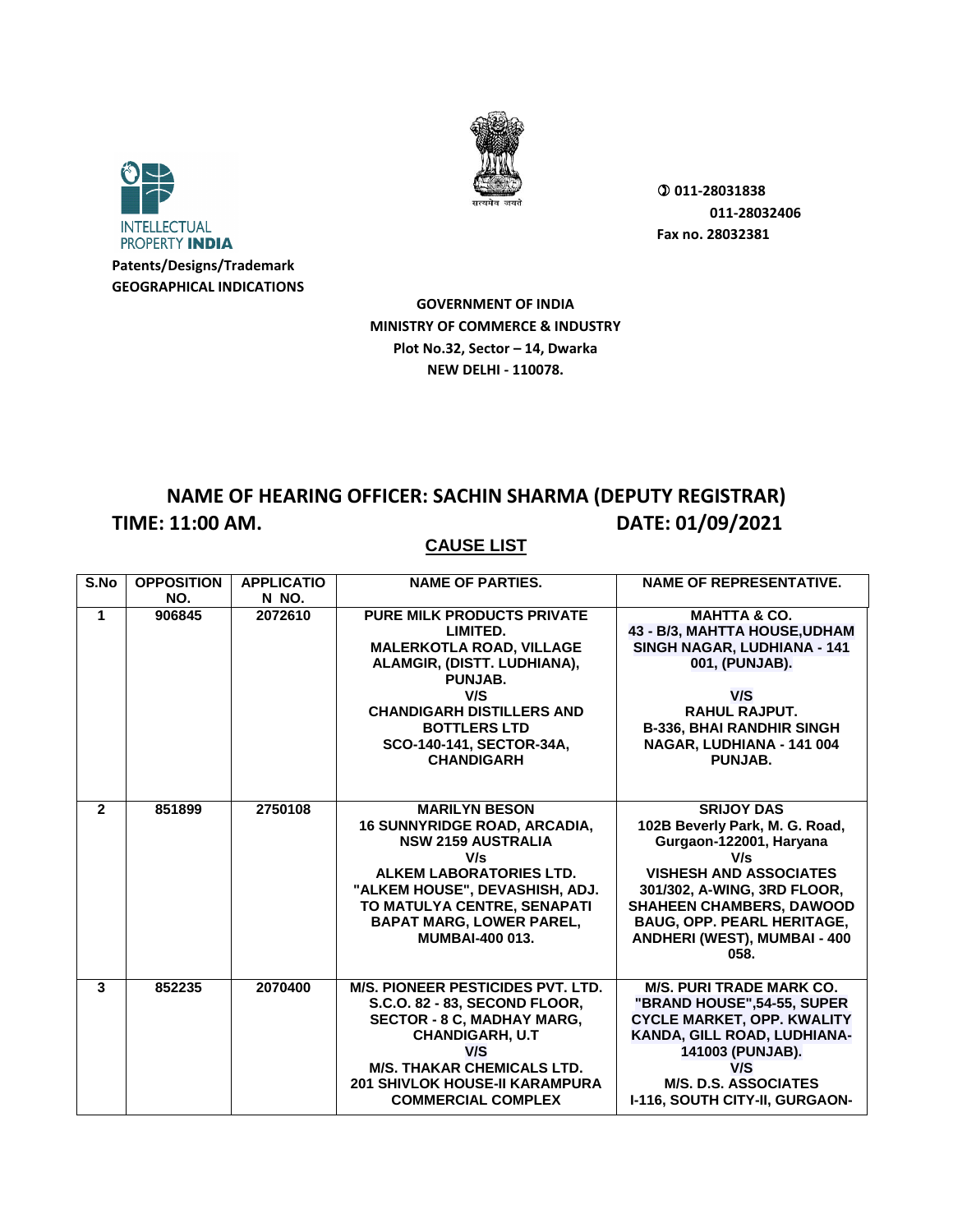|                         |        |         | <b>NEW DELHI 110015</b>                                         | 122002 HARYANA                                                       |
|-------------------------|--------|---------|-----------------------------------------------------------------|----------------------------------------------------------------------|
|                         |        |         |                                                                 |                                                                      |
|                         |        |         |                                                                 |                                                                      |
|                         |        |         |                                                                 |                                                                      |
|                         |        |         |                                                                 |                                                                      |
|                         |        |         |                                                                 |                                                                      |
|                         |        |         |                                                                 |                                                                      |
| 4                       | 852349 | 2021421 | <b>POPULATION HEALTH SERVICES</b>                               | <b>SUBRAMANIAM &amp; ASSOCIATES</b>                                  |
|                         |        |         | (INDIA)<br>IB/2A, ASHOK VIHAR PHASE I, DELHI -                  | 7TH FLOOR, M3M<br><b>COSMOPOLITAN SECTOR 66,</b>                     |
|                         |        |         | 110 052, INDIA.                                                 | <b>GOLF COURSE EXTENSION ROAD</b>                                    |
|                         |        |         | V/S                                                             | <b>GURUGRAM - 122001 NATIONAL</b>                                    |
|                         |        |         |                                                                 | <b>CAPITAL REGION INDIA</b>                                          |
|                         |        |         | <b>LUPIN LIMITED</b>                                            | V/S                                                                  |
|                         |        |         | 159, C.S.T. ROAD, KALINA,<br>SANTACRUZ, EAST, MUMBAI 400098     | <b>M/S. V.A. ASSOCIATES</b><br>204, PRATIK AVENUE, 2ND               |
|                         |        |         |                                                                 | FLOOR, NEHRU ROAD, VILE                                              |
|                         |        |         |                                                                 | PARLE (EAST), MUMBAI-400 057.                                        |
|                         |        |         |                                                                 |                                                                      |
| 5                       | 858972 | 2158326 | <b>SHREE BALAJI TRADING CO.</b><br>2816/12, NEW SRI RAM MARKET, | <b>PURI &amp; PURI (ADVOCATES)</b><br>4969/5, IST FLOOR, SIRKIWALAN, |
|                         |        |         | PEEPAL MAHADEV HAUZ QAZI,                                       | (NEAR HAUZ QAZI POLICE                                               |
|                         |        |         | <b>DELHI - 110006</b>                                           | <b>STATION) HAUZ QAZI, DELHI-6</b>                                   |
|                         |        |         | V/S                                                             | p                                                                    |
|                         |        |         | <b>SANT PRITAM DASS INDUSTRIES</b>                              | V/S                                                                  |
|                         |        |         | NM-47, MOHALLA KARAR KHAN,<br>JALANDHAR-144001, PUNJAB          | <b>MAHTTA &amp; CO</b><br>43-B/3, UDHAM SINGH NAGAR,                 |
|                         |        |         |                                                                 | LUDHIANA. 141001 (PUNJAB)                                            |
|                         |        |         |                                                                 | n                                                                    |
| 6                       | 871646 | 3043980 | <b>ANTRIKSH PROP BUILD PRIVATE</b>                              | <b>ABC REGISTRATION SERVICES</b>                                     |
|                         |        |         | LIMITED.<br>E-219, MAYUR VIHAR, PHASE -II, NEW                  | <b>C-36, MAHENDRU ENCLAVE,</b><br>LANE NO.4, DELHI - 110 009.        |
|                         |        |         | DELHI-110091, INDIA.                                            | V/s                                                                  |
|                         |        |         | V/s                                                             | <b>GYAN PRAKASH BANSAL</b>                                           |
|                         |        |         | <b>ANTRIKSH ENGINEERS</b>                                       | <b>204 KRISHNA TOWER-2 PLOT NO-</b>                                  |
|                         |        |         | <b>CONSTRUCTION CORPORATION</b>                                 | <b>1 POCKET-7 SECTOR-12 DWARKA</b>                                   |
|                         |        |         | 34/C-8, SEC-8, ROHINI, NEW DELHI-<br>110085.                    | <b>NEW DELHI-110075</b>                                              |
|                         |        |         |                                                                 |                                                                      |
| $\overline{\mathbf{7}}$ | 906844 | 2009585 | <b>GUPTA AGRO INDUSTRIES</b>                                    | <b>MAHTTA &amp; CO.</b>                                              |
|                         |        |         | <b>BANGA ROAD, NEAR BIJLI GHAR,</b>                             | A-48, YOJNA VIHAR, DELHI-92.                                         |
|                         |        |         | PHAGWARA - 144401, PUNJAB<br>V/s                                | n<br>V/s                                                             |
|                         |        |         | <b>ANIL AGRO INDUSTRIES</b>                                     | <b>RCOL &amp; PARTNERS</b>                                           |
|                         |        |         | BEHIND OCTROI POST, JALANDHAR                                   | D-113, RIDGEWOOD ESTATE,                                             |
|                         |        |         | SIDE, G.T. ROAD, PHAGWARA                                       | DLF-4,GURGAON                                                        |
|                         |        |         |                                                                 |                                                                      |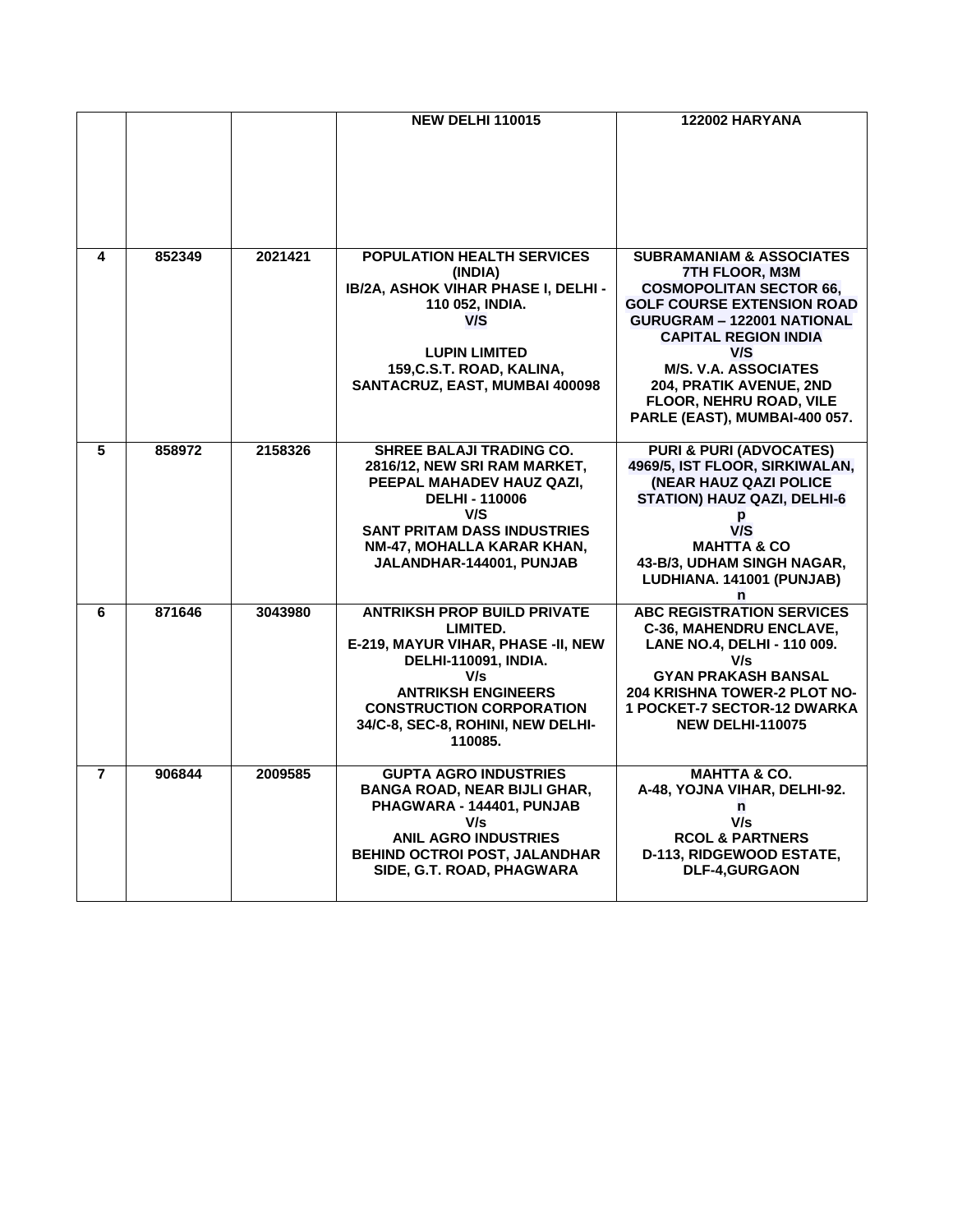



**GOVERNMENT OF INDIA MINISTRY OF COMMERCE & INDUSTRY Plot No.32, Sector – 14, Dwarka NEW DELHI - 110078.**

## **NAME OF HEARING OFFICER: SACHIN SHARMA (DEPUTY REGISTRAR) TIME: 11:00 AM. DATE: 02/09/2021**

| S.No           | <b>OPPOSITION</b><br>NO. | <b>APPLICATION</b><br>NO. | <b>NAME OF PARTIES.</b>              | <b>NAME OF REPRESENTATIVE.</b>       |
|----------------|--------------------------|---------------------------|--------------------------------------|--------------------------------------|
|                |                          |                           |                                      |                                      |
| 1              | 924778                   | 3431090                   | <b>ELEE HEALTH CARE</b>              | <b>TYAGI CERTIFICATIONS SERVICES</b> |
|                |                          |                           | <b>PHARMACEUTICALS</b>               | PVT. LTD.                            |
|                |                          |                           | <b>B-112, NEAR HARI MANDIR, AVAS</b> | 3/112, LALITA PARK, LAXMI            |
|                |                          |                           | <b>VIKAS, SAHARANPUR (U.P.)</b>      | NAGAR, DELHI-92                      |
|                |                          |                           | V/s                                  | V/s                                  |
|                |                          |                           | <b>G D PHARMACEUTICALS PRIVATE</b>   | S. MAJUMDAR & CO.                    |
|                |                          |                           | <b>LIMITED</b>                       | 5, HARISH MUKHERJEE ROAD,            |
|                |                          |                           | ASHA MAHAL, 94, NALINI RANJAN        | KOLKATA - 700 025, INDIA.            |
|                |                          |                           | <b>AVENUE, KOLKATA - 700 053</b>     |                                      |
|                |                          |                           |                                      |                                      |
| $\mathfrak{p}$ | 833713                   | 2557353                   | LEHRA FUEL TECH (P) LTD              | <b>MAHTTA &amp; CO.</b>              |
|                |                          |                           | V.P.O. JAGERA LUDHIANA-              | 43 - B/3, MAHTTA HOUSE, UDHAM        |
|                |                          |                           | MALERKOTLA ROAD, K.M. 28, OPP        | SINGH NAGAR, LUDHIANA - 141          |
|                |                          |                           | <b>B.P. PETROL PUMP DISTT</b>        | 001, (PUNJAB).                       |
|                |                          |                           | <b>LUDHIANA PB 141117</b>            | V/s                                  |
|                |                          |                           | V/s                                  | <b>PURI TRADE MARK CO.</b>           |
|                |                          |                           | <b>LEHRA AGRO FUEL INDUSTRIES</b>    | <b>BRAND HOUSE, 54-55, SUPER</b>     |
|                |                          |                           | (REGD.)                              | <b>CYCLE MARKET, OPP. KWALITY</b>    |
|                |                          |                           | LUDHIANA MALERKOTLA ROAD             | KANDA, GILL ROAD, LUDHIANA-          |
|                |                          |                           | K.M. 23, V.P.O. LEHRA DIST           | 141003, PB.                          |
|                |                          |                           | LUDHIANA 141418 PB                   |                                      |
|                |                          |                           |                                      |                                      |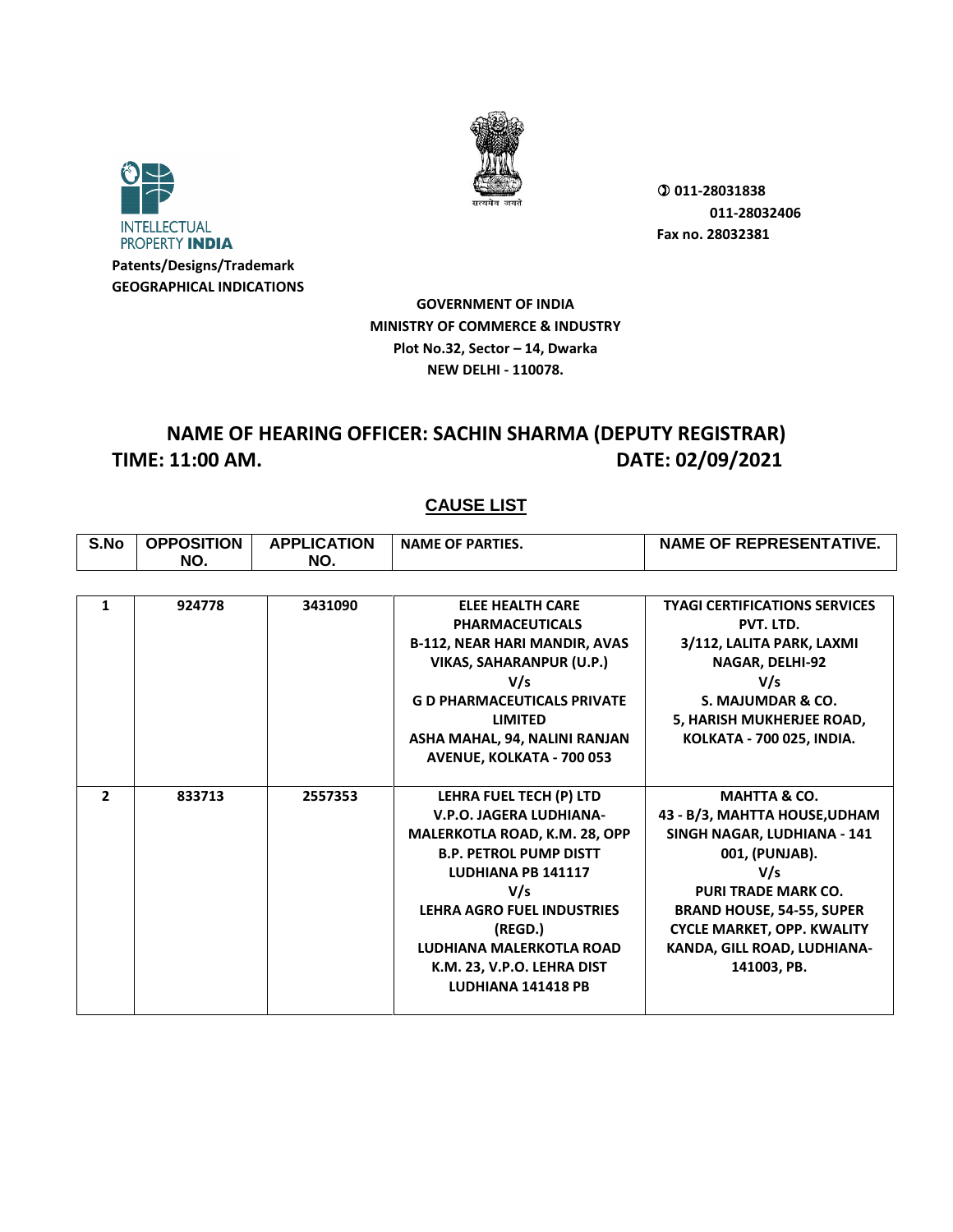| 3 | 833718 | 2557362 | LEHRA FUEL TECH (P) LTD<br><b>V.P.O. JAGERA LUDHIANA-</b><br>MALERKOTLA ROAD, K.M. 28, OPP<br><b>B.P. PETROL PUMP DISTT</b><br>LUDHIANA PB 141117<br>V/s<br><b>LEHRA AGRO FUEL INDUSTRIES</b><br>(REGD.)<br><b>LUDHIANA MALERKOTLA ROAD</b><br>K.M. 23, V.P.O. LEHRA DIST<br>LUDHIANA 141418 PB | <b>MAHTTA &amp; CO.</b><br>43 - B/3, MAHTTA HOUSE, UDHAM<br>SINGH NAGAR, LUDHIANA - 141<br>001, (PUNJAB).<br>V/s<br>PURI TRADE MARK CO.<br><b>BRAND HOUSE, 54-55, SUPER</b><br><b>CYCLE MARKET, OPP. KWALITY</b><br>KANDA, GILL ROAD, LUDHIANA-<br>141003, PB.                                                                                                                                          |
|---|--------|---------|-------------------------------------------------------------------------------------------------------------------------------------------------------------------------------------------------------------------------------------------------------------------------------------------------|---------------------------------------------------------------------------------------------------------------------------------------------------------------------------------------------------------------------------------------------------------------------------------------------------------------------------------------------------------------------------------------------------------|
| 4 | 856971 | 2112059 | PHARMACEUTICAL TECHNOLOGY,<br>S.A.<br><b>CALLE DESIDERIO VALVERDE - 103,</b><br>ZONA UNIVERSITARIA, SANTO<br>DOMINGO, DOMINICAN REPUBLIC,<br>809 - 620 - 8000<br>V/s<br><b>LUPIN LIMITED</b><br>159, C.S.T. ROAD, KALINA,<br>SANTACRUZ, EAST, MUMBAI<br>400098                                  | <b>CHANDRAKANT M. JOSHI</b><br>501, VISHWANANAK, CHAKALA<br>ROAD, ANDHERI (EAST), MUMBAI -<br>400 099.<br>V/s<br>M/S. V.A. ASSOCIATES<br>204, Pratik Avenue, 2nd Floor,<br>Nehru Road, Vile Parle (East),<br>Mumbai-400 057.                                                                                                                                                                            |
| 5 | 864209 | 3007933 | M/S. DEAL KING PVT. LTD.<br>D-56, 1ST FLOOR, MOTI NAGAR,<br>DELHI-110015<br>V/s<br><b>BROADWAYS INDUSTRIES</b><br><b>NEAR OLD POLICE CHOWKI, SALEM</b><br>TABRI, LUDHIANA, PUNJAB                                                                                                               | <b>S.SINGH &amp; ASSOCIATES</b><br>213, 3RD FLOOR PARMANAND<br><b>COLONY, DR. MUKHERJEE NAGAR</b><br>DELHI-9<br>info@singhnassociates.com<br>V/s<br><b>MAHTTA &amp; CO</b><br>43-B/3, UDHAM SINGH NAGAR,<br>LUDHIANA. 141001 (PUNJAB)                                                                                                                                                                   |
| 6 | 937424 | 3722023 | <b>FREEWILL SPORTS PRIVATE LIMITED</b><br>S 32 & 33, INDUSTRIAL AREA<br>JALANDHAR, PUNJAB - 144004<br>V/s<br><b>CONDOR FOOTWEAR LIMITED</b><br>A-1, 3503-04, MAIN ROAD - 3, SUB<br>ROAD-35, BEHIND DEV REKHA,<br>SACHIN G.I.D.C., SURAT - 394 520<br>(GUJARAT) INDIA                            | <b>SHAH VIPUL KISHOR</b><br><b>SHAH VIPUL KISHOR, ADVOCATE &amp;</b><br>TRADEMARK ATTORNEY, C/o- MR.<br><b>DHIRENDRA SINGH,</b><br>ADVOCATE, 122, SECTOR-15, PART-<br>1, GURGAON -122001, HARYAN<br>V/s<br><b>TRADESAFE</b><br><b>GHANSHYAM HOUSE, BUNGLOW</b><br>NO. 9, SHRINAGAR SOCIETY, OPP.<br><b>SARDAR PATEL STADIUM, NEAR</b><br><b>GOLDEN TRIANGLE, AHMEDABAD -</b><br>380 014 (GUJARAT) INDIA |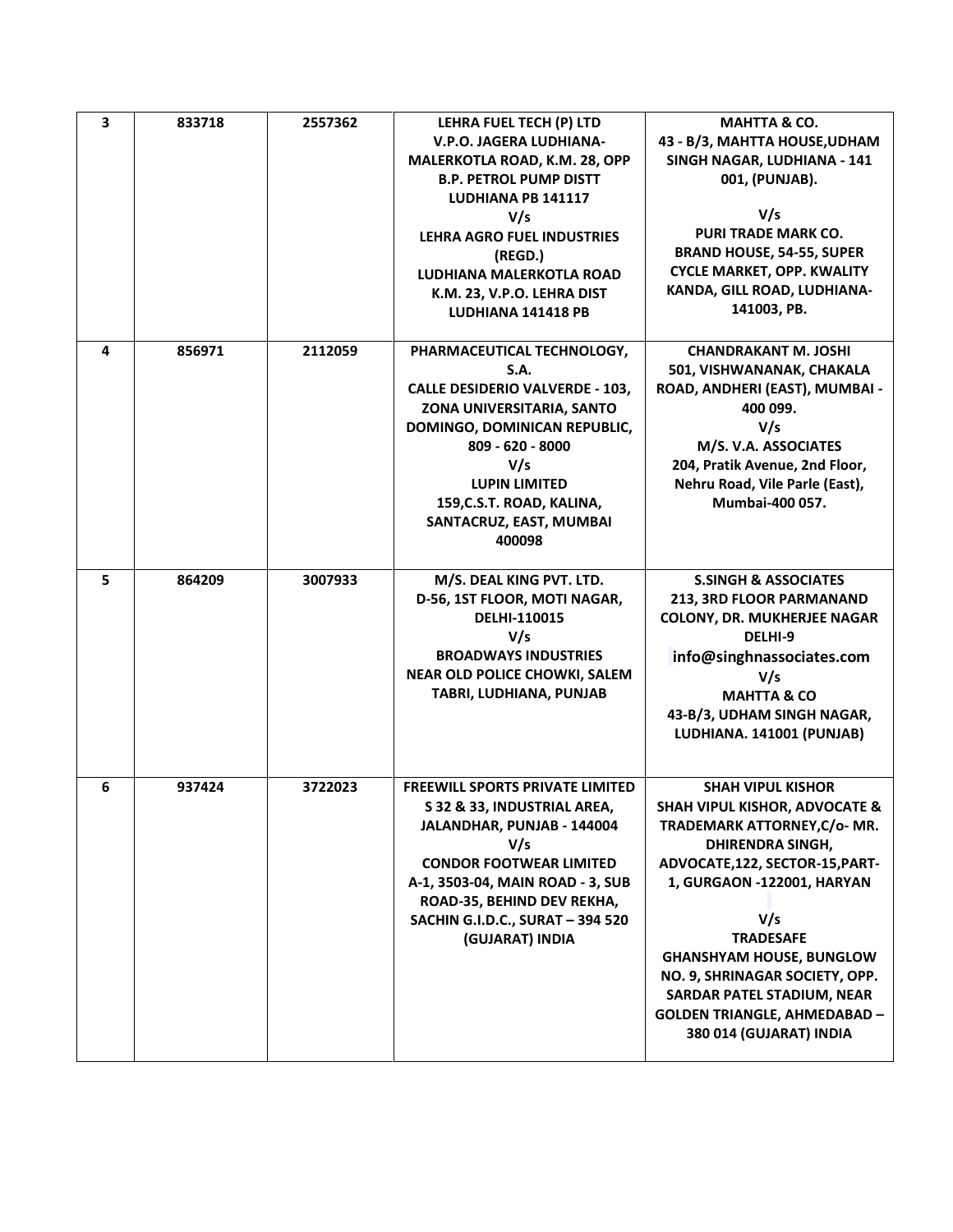| $\overline{\mathbf{z}}$ | 923956 | 3638362 | <b>TACITURN CARETECH OPC PRIVATE</b> | <b>NEHA SINHA ADV</b>                  |
|-------------------------|--------|---------|--------------------------------------|----------------------------------------|
|                         |        |         | <b>LIMITED</b>                       |                                        |
|                         |        |         |                                      | <b>B-9, 2ND FLOOR, HOUSING SOCIETY</b> |
|                         |        |         | FLAT NO. 57, PLOT NO-6,              | SOUTH EXTN PART-I, NEW DELHI-          |
|                         |        |         | MAHABHADRAKALI APPARTMENT,           | 110049                                 |
|                         |        |         | SECTOR-13, DWARKA, NEW DELHI-        | V/s                                    |
|                         |        |         | 110075                               | R.K. DEWAN & CO.                       |
|                         |        |         | V/s                                  | PODAR CHAMBERS, S.A. BRELVI            |
|                         |        |         | <b>GODREJ CONSUMER PRODUCTS</b>      | ROAD, FORT, MUMBAI - 400 001.          |
|                         |        |         | <b>LIMITED</b>                       |                                        |
|                         |        |         | PIROJSHANAGAR, EASTERN               |                                        |
|                         |        |         | <b>EXPRESS HIGHWAY, VIKHROLI,</b>    |                                        |
|                         |        |         | <b>MUMBAI - 400079</b>               |                                        |
|                         |        |         |                                      |                                        |
| $\mathbf{R}$            | 845797 | 2687297 | <b>COMBATANT GENTLEMEN, INC.</b>     | <b>ANAND AND ANAND.</b>                |
|                         |        |         | 1326 Scholarship, Irvine, CA 92612,  | <b>B-41, NIZAMUDDIN EAST, NEW</b>      |
|                         |        |         | <b>United States of America.</b>     | DELHI - 110 013.                       |
|                         |        |         | V/s                                  | V/s                                    |
|                         |        |         |                                      |                                        |
|                         |        |         | <b>SANA ENTERPRISES</b>              | <b>TRADE MARK REGISTRATION</b>         |
|                         |        |         | 2/1/A BANGALI SHAH WARSI LANE        | <b>BUREAU.</b>                         |
|                         |        |         | <b>KHIDDERPORE KOLKATA 700023</b>    | 1, NETAJI SUBHAS ROAD, KOLKATA         |
|                         |        |         |                                      | - 700 001, INDIA.P. BOX NO. 2391       |
|                         |        |         |                                      | GPO.                                   |
|                         |        |         |                                      |                                        |
|                         |        |         |                                      |                                        |
|                         |        |         |                                      |                                        |
|                         |        |         |                                      |                                        |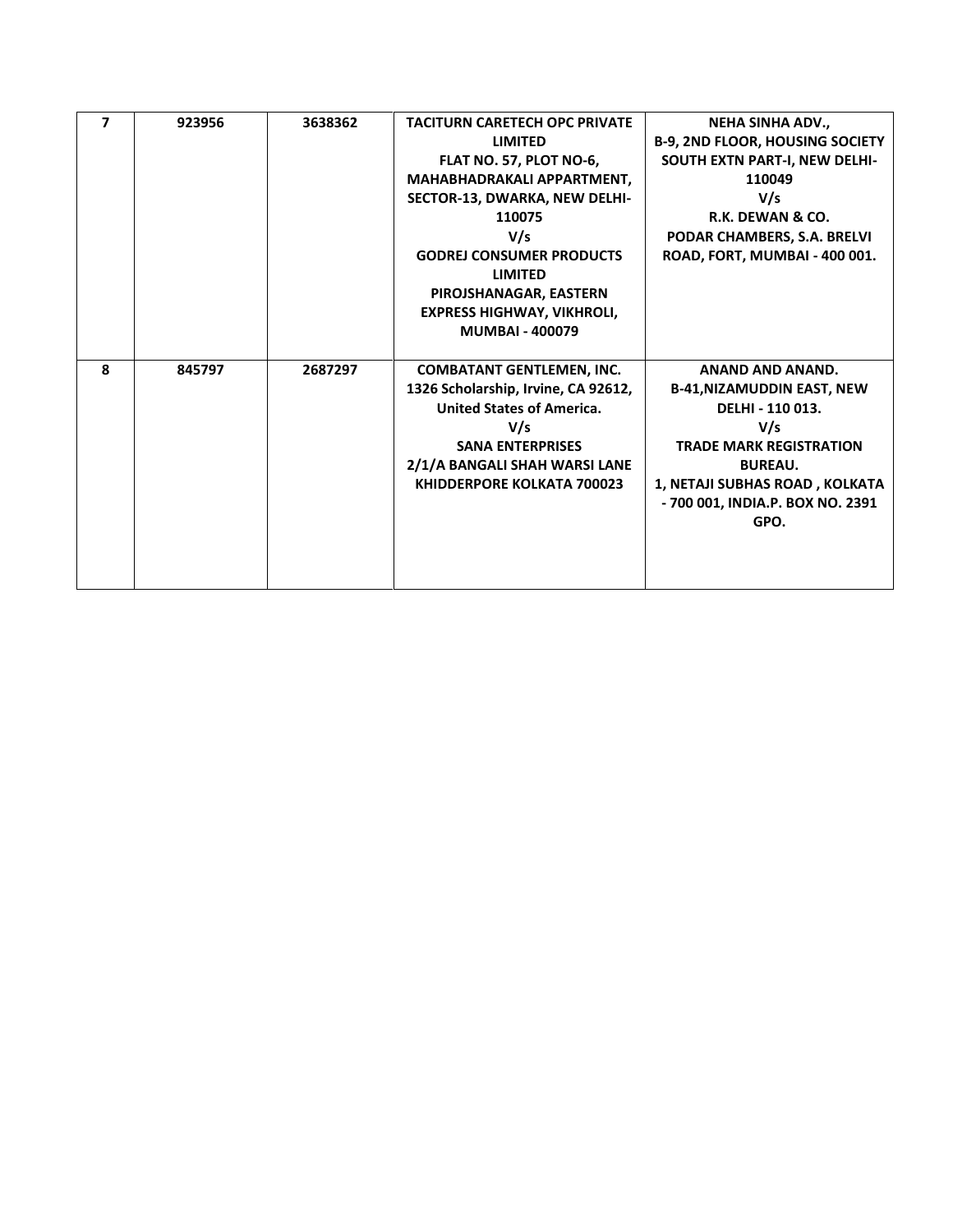



**GOVERNMENT OF INDIA MINISTRY OF COMMERCE & INDUSTRY Plot No.32, Sector – 14, Dwarka NEW DELHI - 110078.**

## **NAME OF HEARING OFFICER: SACHIN SHARMA (DEPUTY REGISTRAR) TIME: 11:00 AM. DATE: 06/09/2021**

| <b>CAUSE LIST</b> |                   |                    |                                      |                                    |
|-------------------|-------------------|--------------------|--------------------------------------|------------------------------------|
| S.No              | <b>OPPOSITION</b> | <b>APPLICATION</b> | <b>NAME OF PARTIES.</b>              | <b>NAME OF REPRESENTATIVE.</b>     |
|                   | NO.               | NO.                |                                      |                                    |
| 1                 | 948250            | 2442766            | <b>INTEGRA LIFE SCIENCES PVT LTD</b> | <b>PUNJAB REGISTRATION</b>         |
|                   |                   |                    | <b>B-86 BLOCK R DILSHAD GARDEN</b>   | <b>SERVICE.</b>                    |
|                   |                   |                    | <b>DELHI 110095</b>                  | 4/67, NEHRU NAGAR, NEW DELHI-      |
|                   |                   |                    | V/s                                  | 110 065.                           |
|                   |                   |                    | <b>MODI-MUNDIPHARMA PRIVATE</b>      | V/s                                |
|                   |                   |                    | <b>LIMITED</b>                       | D K LALWANI & CO.                  |
|                   |                   |                    | 1400 MODI TOWER, 98, NEHRU           | 403, SHAKUNTALA BUILDING, 59,      |
|                   |                   |                    | PLACE, NEW DELHI-110019.             | <b>NEHRU PLACE, NEW DELHI-110</b>  |
|                   |                   |                    |                                      | 019.                               |
|                   |                   |                    |                                      |                                    |
| $\overline{2}$    | 941557            | 2472264            | <b>GAURAV HASANI</b>                 | <b>ANSHUL &amp; CO.</b>            |
|                   |                   |                    | C-230/24, SATYA NAGAR, NEAR-         | H-882, SATYAM VIHAR, AVAS          |
|                   |                   |                    | KALI MANDIR, RAIBAREILLY (U.P)       | <b>VIKAS COLONY, KALYANPUR,</b>    |
|                   |                   |                    | V/s                                  | KANPUR-208017, U.P.                |
|                   |                   |                    | <b>SATYAM FOODS</b>                  | V/s                                |
|                   |                   |                    | 8/2, MILL ROAD, AISHBAGH,            | <b>LALJI ADVOCATES</b>             |
|                   |                   |                    | LUCKNOW, UTTAR PRADESH.              | A-48, Yojna Vihar, Delhi-110092    |
| 3                 | 951226            | 2482756            | <b>KKK BEARING INDUSTRIES</b>        | <b>MAHTTA &amp; CO.</b>            |
|                   |                   |                    | <b>C-I INDL ESTATE JALANDHAR</b>     | 43 - B/3, MAHTTA HOUSE, UDHAM      |
|                   |                   |                    | <b>PUNJAB</b>                        | <b>SINGH NAGAR, LUDHIANA - 141</b> |
|                   |                   |                    | V/s                                  | 001, (PUNJAB).                     |
|                   |                   |                    | <b>NSK Ltd</b>                       | V/s                                |
|                   |                   |                    | 6-3, Osaki 1-chome, Shinagawa-ku,    | DE PENNING & DE PENNING            |
|                   |                   |                    | Tokyo, Japan                         | 10 Government Place East, Kolkata  |
|                   |                   |                    |                                      | 700 069, India                     |
|                   |                   |                    |                                      |                                    |
| 4                 | 868095            | 2471563            | <b>NUMARCK PHARMACEUTICALS</b>       | <b>PURI &amp; PURI (ADVOCATES)</b> |
|                   |                   |                    | 200 BALA JI PLAZA PLOT NO 26 KP      | 4969/5, IST FLOOR, SIRKIWALAN,     |
|                   |                   |                    | <b>BLOCK COMMERCIAL COMPLEX</b>      | (NEAR HAUZ QAZI POLICE             |
|                   |                   |                    | PITAMPURA DELHI 110034               | <b>STATION) HAUZ QAZI, DELHI-6</b> |
|                   |                   |                    | V/s                                  | V/s                                |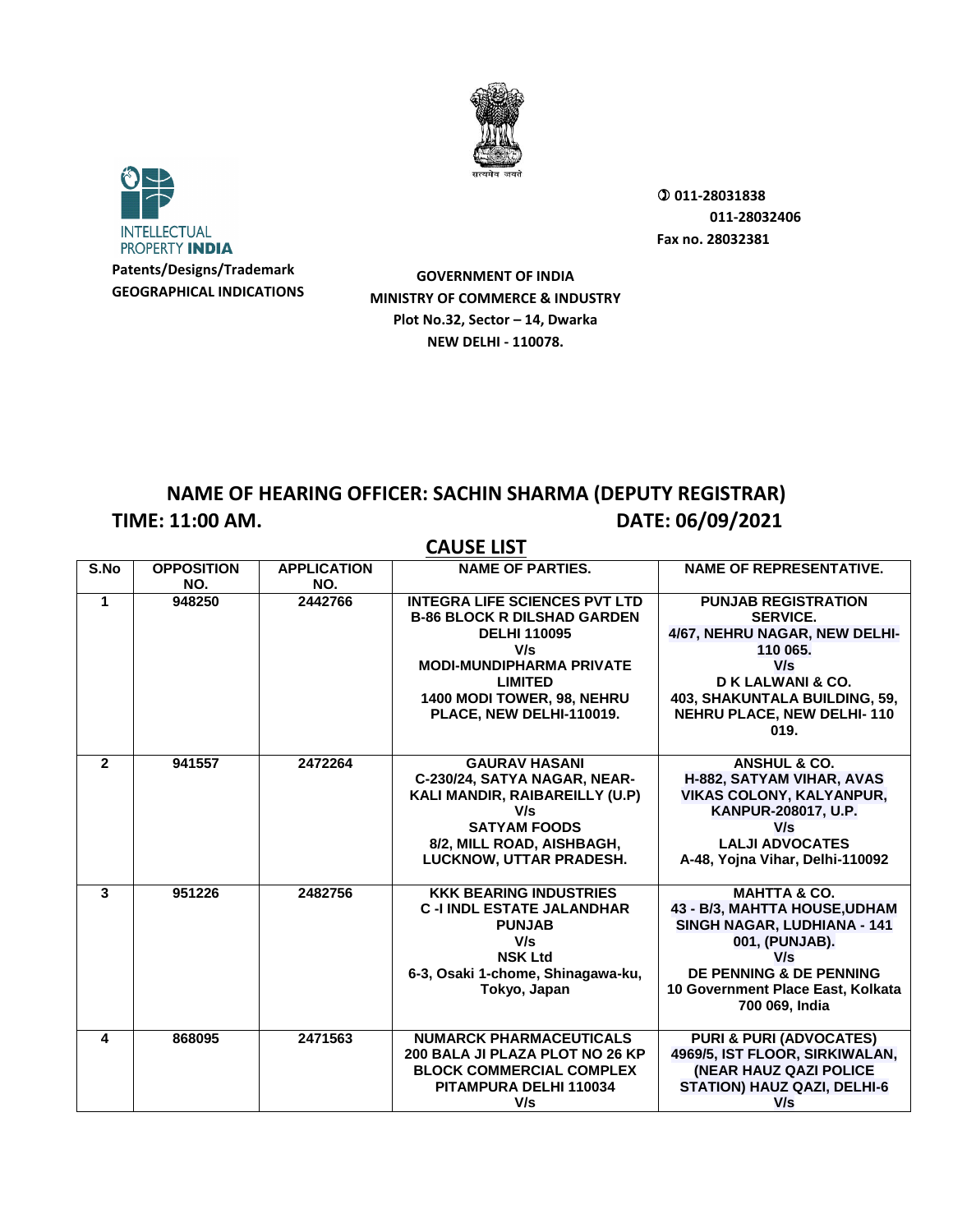|                |        |         | <b>INGA LABORATORIES PVT, LTD,</b><br>INGA HOUSE, MAHAKALI ROAD,<br>ANDHERI (E), MUMBAI-400 093.                                                                                                                                                             | <b>INGA LABORATORIES PVT, LTD,</b><br>INGA HOUSE, MAHAKALI ROAD,<br>ANDHERI (E), MUMBAI-400 093.                                                                                                                                                                                                                 |
|----------------|--------|---------|--------------------------------------------------------------------------------------------------------------------------------------------------------------------------------------------------------------------------------------------------------------|------------------------------------------------------------------------------------------------------------------------------------------------------------------------------------------------------------------------------------------------------------------------------------------------------------------|
| 5              | 866514 | 2480710 | <b>J.A. PHARMA</b><br>321 UDYOG KENDRA EXTN-1<br><b>GREATER NOIDA INDIA</b><br>V/s<br><b>MICRO LABS LTD.</b><br>NO. 27, RACE COURSE ROAD,<br><b>BANGALORE - 560001</b>                                                                                       | <b>BACHAN LEGAL CONSULTANTS</b><br>(P) LTD.<br>2337, DHARAMPURA, CHAWRI<br><b>BAZAR, DELHI - 110 006.</b><br>V/s<br>V. RAVI, ADVOCATE.<br><b>AP.1396, 31ST STREET, VI</b><br>SECTOR, K.K. NAGAR, CHENNAI -<br>600 078.                                                                                           |
| 6              | 847029 | 2520686 | <b>VAIBHAV VOHRA</b><br><b>487/21 FIRST FLOOR PEERAGARHI</b><br><b>NEW DELHI</b><br>V/s<br><b>SUN PHARMACEUTICAL</b><br><b>INDUSTRIES LIMITED</b><br>SUN HOUSE, 201 B/1, WESTERN<br><b>EXPRESS HIGHWAY, GOREGAON</b><br>(EAST), MUMBAI - 400063              | <b>MEENU SHARMA GOSWAMI</b><br>B-895, Shop No.2, Palam<br><b>Extension, Near Ramphal Chowk,</b><br>Dwarka Sector-7, New Delhi-110077<br>V/s<br><b>SUN PHARMACEUTICAL</b><br><b>INDUSTRIES LIMITED</b><br>SUN HOUSE, 201 B/1, WESTERN<br><b>EXPRESS HIGHWAY, GOREGAON</b><br>(EAST), MUMBAI - 400063              |
| $\overline{7}$ | 847032 | 2520686 | <b>VAIBHAV VOHRA</b><br><b>487/21 FIRST FLOOR PEERAGARHI</b><br><b>NEW DELHI</b><br>V/s<br><b>SUN PHARMACEUTICAL</b><br><b>INDUSTRIES LIMITED</b><br>SUN HOUSE, 201 B/1, WESTERN<br><b>EXPRESS HIGHWAY, GOREGAON</b><br>(EAST), MUMBAI - 400063              | <b>MEENU SHARMA GOSWAMI</b><br>B-895, Shop No.2, Palam<br><b>Extension, Near Ramphal Chowk,</b><br>Dwarka Sector-7, New Delhi-110077<br>V/s<br><b>SUN PHARMACEUTICAL</b><br><b>INDUSTRIES LIMITED</b><br>SUN HOUSE, 201 B/1, WESTERN<br><b>EXPRESS HIGHWAY, GOREGAON</b><br>(EAST), MUMBAI - 400063              |
| 8              | 810730 | 1443184 | <b>MAHESH GUPTA R/O H-35, SOUTH</b><br>EXTN. PART-1, NEW DELHI-110049<br>V/S<br>SOYYIGIT GIDA SANAYI VE TICARET<br><b>ANONIM SIRKETI KIRAC BELDESI,</b><br><b>CAKMAKLI MAHALLESI 3. CADDE</b><br><b>110. SOKAK NO:3 B. CEKMECE</b><br><b>ISTANBUL TURKEY</b> | <b>RAJESHWARI &amp; ASSOCIATES,</b><br><b>TRADEMARKS &amp; PATENT</b><br><b>ATTORNEYS, AMSOFT BUSINESS</b><br><b>CENTRE, UNITECH TRADE</b><br><b>CENTRE, SECTOR-43, GURGAON-</b><br>122002, HARYANA, INDIA<br>V/S<br><b>SELVAM &amp; SELVAM, ADVOCATES</b><br>9/3, VALLIAMMAL STREET,<br>KILPAUK, CHENNAI-600010 |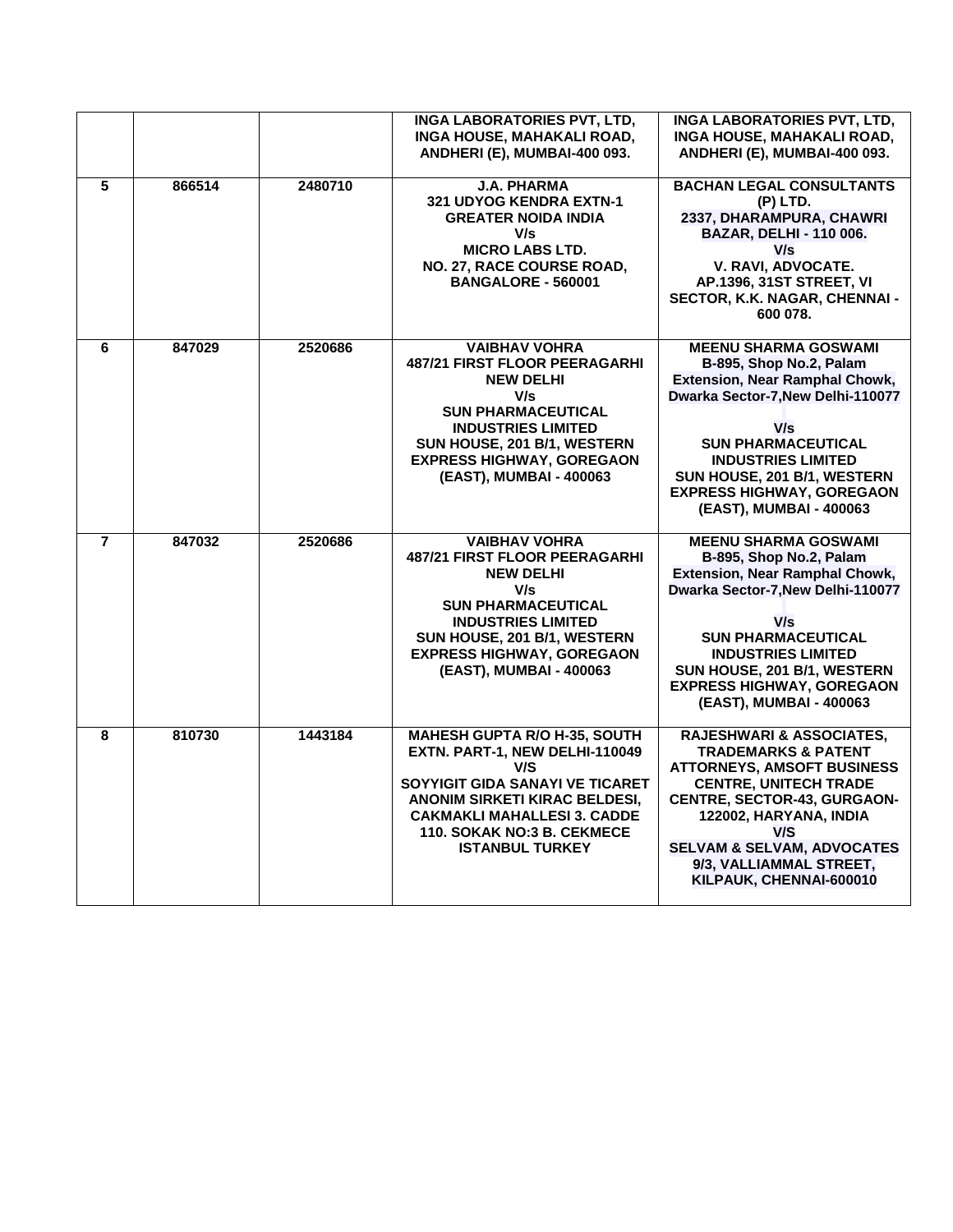



**GOVERNMENT OF INDIA MINISTRY OF COMMERCE & INDUSTRY Plot No.32, Sector – 14, Dwarka NEW DELHI - 110078.**

#### **NAME OF HEARING OFFICER: SACHIN SHARMA (DEPUTY REGISTRAR) TIME: 11:00 AM. DATE: 07/09/2021**

|                |                   |                   | <b>UNUJL LIJI</b>                                                                                                                                                                                                                                                                      |                                                                                                                                                                                                                                                                    |
|----------------|-------------------|-------------------|----------------------------------------------------------------------------------------------------------------------------------------------------------------------------------------------------------------------------------------------------------------------------------------|--------------------------------------------------------------------------------------------------------------------------------------------------------------------------------------------------------------------------------------------------------------------|
| S.N            | <b>OPPOSITION</b> | <b>APPLICATIO</b> | <b>NAME OF PARTIES.</b>                                                                                                                                                                                                                                                                | <b>NAME OF REPRESENTATIVE.</b>                                                                                                                                                                                                                                     |
| $\mathbf{o}$   | NO.               | N NO.             |                                                                                                                                                                                                                                                                                        |                                                                                                                                                                                                                                                                    |
| 1              | 848274            | 3040391           | <b>M/S. GEOSTAR EXPORTS</b><br>274-275, STREET NO.-5, RAM<br>NAGAR, BHAMIAN KALAN,<br><b>LUDHIANA-141015 (PB.)</b><br>V/S<br><b>M/S. GOLDSTAR INDUSTRIES</b><br><b>B-70, PHASE VIII, FOCAL POINT,</b><br><b>LUDHIANA-141010 (PB.)</b>                                                  | <b>M/S. MAHTTA &amp; CO.</b><br>43 - B/3, MAHTTA HOUSE, UDHAM SINGH<br>NAGAR, LUDHIANA - 141 001, (PUNJAB).3<br>V/S<br><b>PURI TRADE MARK CO.</b><br>"BRAND HOUSE", 54-55, SUPER CYCLE<br><b>MARKET, OPP. KWALITY KANDA, GILL</b><br>ROAD, LUDHIANA-141003 (PUNJAB |
| $\overline{2}$ | 871103            | 3048306           | <b>SEK ELECTRICALS PVT. LTD.</b><br>PLOT NO.-211, GROUND FLOOR,<br>KH.NO-25/1/1, BLOCK-P, MOHAN<br><b>GARDEN, UTTAM NAGAR, NEW</b><br>DELHI-110059.<br>V/S<br><b>M/S FYBROS ELECTRIC PVT. LTD.</b><br><b>217.FUNCTIONAL INDUSTRIAL</b><br><b>ESTATE, PATPARGANJ, DELHI-</b><br>110092. | <b>KAS LAW OFFICES</b><br>80/5-B, LGF, MALVIYA NAGAR, NEW<br><b>DELHI-110017</b><br>V/S<br><b>DELHI REGISTRATION SERVICES</b><br>85/86, GADODIA MARKET, KHARI BAOLI,<br><b>DELHI - 110 006</b>                                                                     |
| $\mathbf{3}$   | 831692            | 2487205           | <b>LIBRANS PHARMACEUTICALS</b><br>SECTOR-K-257, ASHIYANA<br><b>COLONY, KANPUR ROAD,</b><br>LUCKNOW-226012, (U.P)<br>V/S<br><b>EMCURE PHARMACEUTICALS</b><br><b>LIMITED</b><br><b>EMCURE HOUSE, T-184, MIDC.</b><br><b>BHOSARI- PUNE-411026</b>                                         | <b>LALJI ADVOCATES</b><br>A - 48, (LALJI HOUSE) YOJNA VIHAR,<br>DELHI-110092.<br>V/S<br><b>ADITYA &amp; ASSOCIATES.</b><br>405. KAPADIA CHAMBERS, 599, J.S.S.<br>ROAD, MARINE LINES, MUMMBAI - 400<br>002.                                                         |
| 4              | 929440            | 3760849           | <b>LEEBRAS PHARMACEUTICALS</b><br><b>PRIVATE LIMITED</b><br>497B, HUMAYUNPUR NORTH,<br>GORAKHPUR-273015, U.P.<br>V/S                                                                                                                                                                   | <b>CHANDRA SEN DWIVEDI</b><br>2/667, GAJIA KHERA, SHUKLAGANJ,<br>UNNAO, U.P.<br>V/S                                                                                                                                                                                |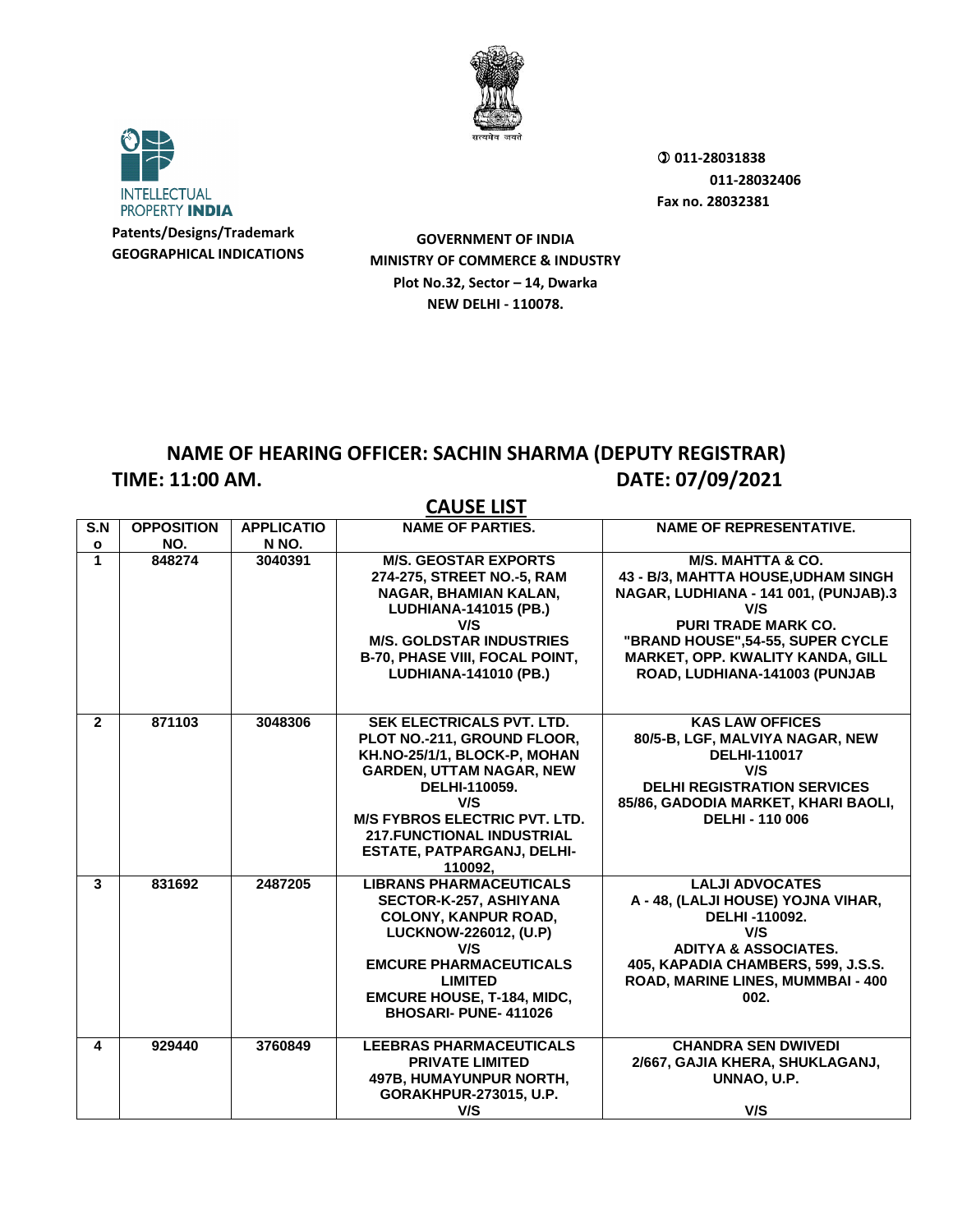|                |        |         | <b>INTERHEALTH NUTRACEUTICALS</b><br><b>INCORPORATED</b><br>5451, INDUSTRIAL WAY,<br><b>BENICIA CA, 94510</b>                                                                                                                                                                | <b>SHARDUL AMARCHAND</b><br><b>MANGALDAS &amp; CO.</b><br><b>AMARCHAND TOWERS, 216, OKHLA</b><br><b>INDUSTRIAL ESTATE-PHASE III,</b><br><b>NEW DELHI 110020</b>                                                                                                            |
|----------------|--------|---------|------------------------------------------------------------------------------------------------------------------------------------------------------------------------------------------------------------------------------------------------------------------------------|----------------------------------------------------------------------------------------------------------------------------------------------------------------------------------------------------------------------------------------------------------------------------|
| 5              | 946313 | 2390442 | AMAN HOSPITALITY PVT LTD<br><b>L-4 GREEN PARK EXTENSION NEW</b><br><b>DELHI 110016</b><br>V/s<br>AND BEYOND HOLDINGS(PTY)<br><b>LIMITED</b><br><b>BATTELEUR HOUSE, PINMILL</b><br><b>FARM, 164 KATHERINE STREET,</b><br><b>SANDTON, JOHANNESBURG,</b><br><b>SOUTH AFRICA</b> | <b>BANSAL &amp; BANSAL</b><br>210, JOP PLAZA (OPP. MC DONALD"S) P-<br>2, SECTOR-18, NOIDA-201301, NCR DELHI.<br>V/s<br><b>ADITYA &amp; ASSOCIATES</b><br><b>HUBTOWN SOLARIS 121 1ST FLOOR N.S.</b><br><b>PHADKE MARG OPP. TELI GALI ANDHERI</b><br><b>E MUMBAI 400 069</b> |
| 6              | 889487 | 3470927 | <b>M/s Z-KING FOOTWEAR</b><br>B-127, GALI NO.17, SHRI RAM<br><b>COLONY, RAJEEV NAGAR, MAIN 20</b><br>ft. ROAD, NEAR KHAJOORI RED<br>LIGHT, DELHI-110094.<br>V/s<br><b>GRENDENE S. A</b><br>AV PIMENTEL GOMES, 214, BAIRRO,<br>EXPECTATIVA,<br>SOBRAL, CE, BRAZIL             | KINGSINGH LEGAL CONSULTANTS<br>3 VEER SAVARKAR MARKET, GANDHI<br><b>NAGAR, DELHI-110031</b><br>V/s<br><b>DE PENNING &amp; DE PENNING</b><br>10 Government Place East, Kolkata 700<br>069, India                                                                            |
| $\overline{7}$ | 872486 | 3151125 | <b>RAJAT AGGARWAL</b><br><b>10A HATHIBARKALA NEAR SURVEY</b><br><b>GATE DEHRADUN 248001</b><br><b>UTTRAKHAND</b><br>V/s<br>RUPESHBHAI P. GHODASARA<br>8-A, NATIONAL HIGHWAY, AT:- OLD<br>JAMBUDIA, TA:- MORBI, DIST:-<br>RAJKOT. GUJARAT - INDIA.                            | <b>TYAGI CERTIFICATIONS SERVICES PVT.</b><br>LTD.<br>3/112, LALITA PARK, LAXMI NAGAR,<br>DELHI-92<br>V/s<br>K.C. PATEL & CO.<br>305, SHIVALIK-5, MAHALAXMI CROSS<br>ROAD, PALDI, AHMEDABAD 380 007<br>Gujarat                                                              |
| 8              | 873408 | 3153868 | <b>D.A.V. COLLEGE MANAGING</b><br><b>COMMITTEE</b><br><b>CHITRA GUPTA ROAD NEW DELHI</b><br>110055<br>V/s<br><b>D.A.V SCHOOL TRUST</b><br>NO.5, MOHANAPURI, ADAMBAKKAM<br><b>CHENNAI-600088</b>                                                                              | ADITYA NARAIN MISRA.<br>36, JAIPURIA BUILDING, S.P.MUKHERJI<br>MARG, DELHI - 110 006.<br>V/s<br><b>C. DANIEL &amp; GLADYS.</b><br>III FLOOR, Y.M.C.A BUILDING, 223, N.S.C<br>BOSE ROAD, CHENNAI - 600 001.                                                                 |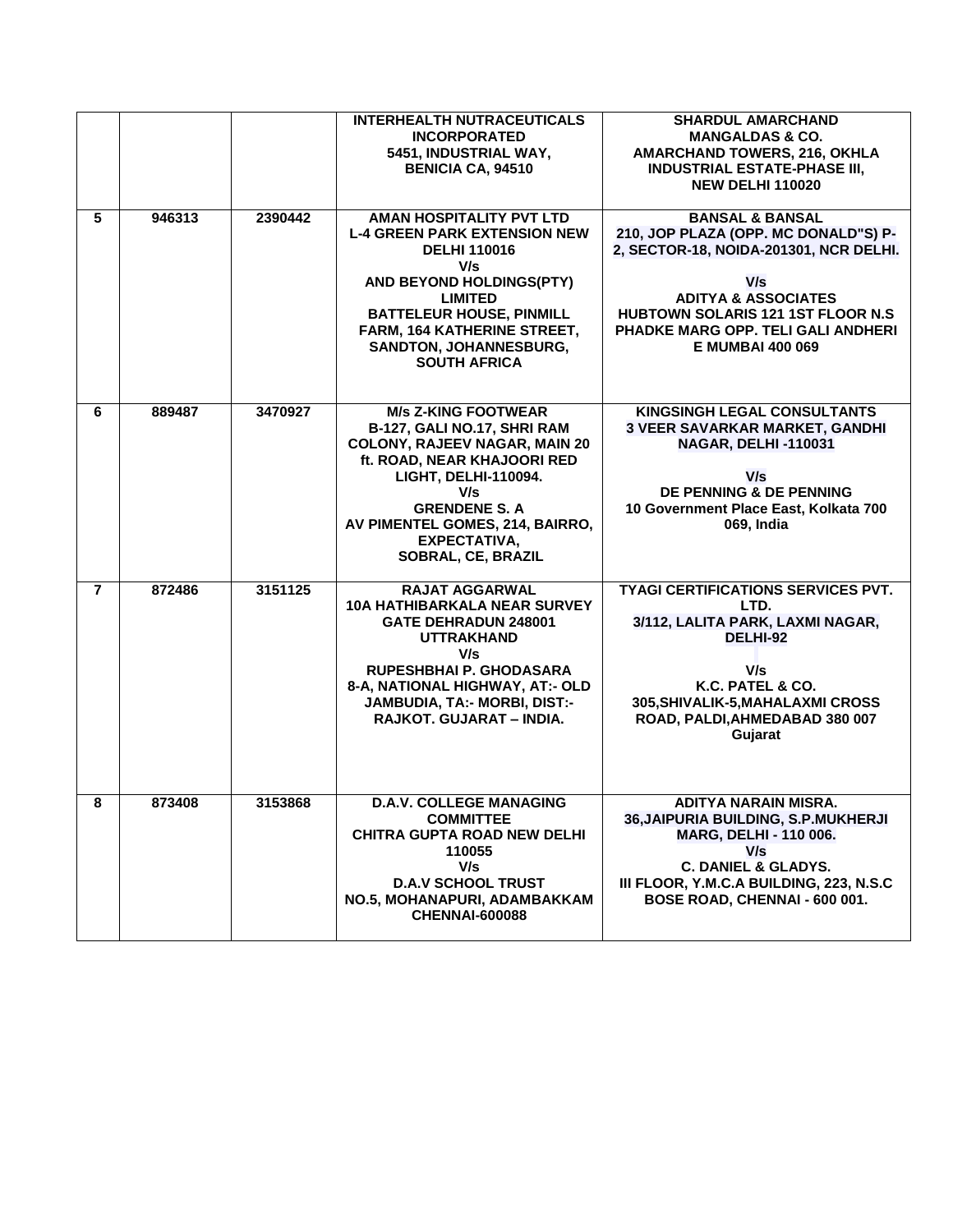



**GOVERNMENT OF INDIA MINISTRY OF COMMERCE & INDUSTRY Plot No.32, Sector – 14, Dwarka NEW DELHI - 110078.**

## **NAME OF HEARING OFFICER: SACHIN SHARMA (DEPUTY REGISTRAR) TIME: 11:00 AM. DATE: 08/09/2021**

| $\overline{\mathsf{S}.\mathsf{No}}$ | <b>OPPOSITION</b> | <b>APPLICATION</b> | <b>NAME OF PARTIES.</b>                                                                                                                                                                                                                                                                                      | <b>NAME OF REPRESENTATIVE.</b>                                                                                                                                                                                |
|-------------------------------------|-------------------|--------------------|--------------------------------------------------------------------------------------------------------------------------------------------------------------------------------------------------------------------------------------------------------------------------------------------------------------|---------------------------------------------------------------------------------------------------------------------------------------------------------------------------------------------------------------|
|                                     | NO.               | NO.                |                                                                                                                                                                                                                                                                                                              |                                                                                                                                                                                                               |
| $\mathbf{1}$                        | 860804            | 2219802            | DR. SABHARWAL'S WOUND<br><b>CARE UNIT II (ORGANIC</b><br><b>HERBAL DIVISION).</b><br>ADM. OFFICE: - 260, SECTOR- 6,<br>PANCHKULA, HARYANA.<br>V/s<br><b>RAPROSS PHARMACEUTICALS</b><br>PVT. LTD.,<br>2nd FLOOR, GARG PLAZA, 5,<br><b>COMMUNITY CENTER, SECTOR-</b><br>8, ROHINI, DELHI-110085                | PREETPAL SINGH ADV<br><b>434 SECTOR 15 A CHANDIGARH</b><br>160015<br>V/s<br><b>ASHOKA TRADE MARK CO.,</b><br>ASHOKA HOUSE, 8, CENTRAL LANE,<br><b>BENGALI MARKET, CONNAUGHT</b><br>PLACE, NEW DELHI - 110 001 |
| $\overline{2}$                      | 913217            | 3139384            | <b>PRAYAS EFFECTS INDIA</b><br><b>PRIVATE LIMITED</b><br>PLOT NO-A-96 OFFICE NO-106,<br><b>BLOCK-A, WAZIRPUR, GROUP</b><br><b>INDUSTRIAL AREA, NEW DELHI</b><br>110052, LANDMARK-OPP. MEGH<br><b>RAJ SWEETS</b><br>V/s<br>AMAZON TECHNOLOGIES, INC.<br>410 TERRY AVE N, SEATTLE,<br>WASHINGTON 98109, U.S.A. | <b>ARTI NIGAM</b><br>201-A, BASANT COMPLEX, 38 VEER<br><b>SAVARKAR BLOCK DELHI-92</b><br>V/s<br>S.S. RANA & CO.<br>317, LAWYERS CHAMBERS, HIGH<br><b>COURT OF DELHI, NEW DELHI - 110</b><br>003.              |
| $\mathbf{3}$                        | 894723            | 3106324            | <b>AKASH PAINTS &amp; CHEMICALS</b><br>922, INDUSTRIAL AREA-B,<br>LUDHIANA-141003 (PB.)<br>V/s<br><b>ASIAN PAINTS LIMITED</b><br><b>ASIAN PAINTS HOUSE, 6/A</b><br><b>SHANTINAGAR INDUSTRIAL</b><br><b>ESTATE, VAKOLA PIPELINE</b><br>LANE, SANTACRUZ (E) MUMBAI-<br>400 055                                 | <b>MAHTTA &amp; CO</b><br>43-B/3, UDHAM SINGH NAGAR,<br>LUDHIANA. 141001 (PUNJAB)<br>V/s<br><b>QUEST IP</b><br>122/104, SILVER OAKS APARTMENTS,<br>DLF PH-1, GURGAON - 122 002                                |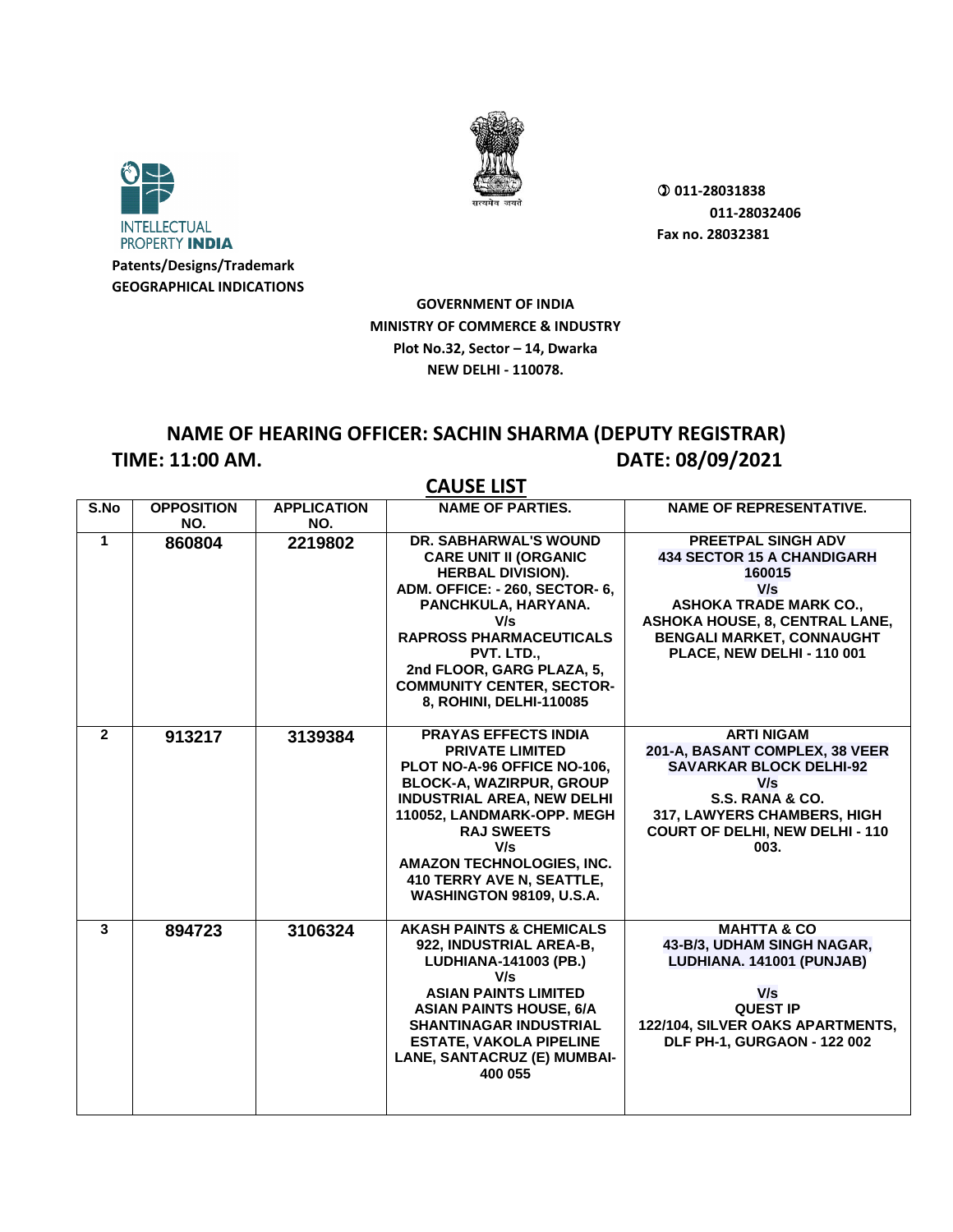| 4              | 858172 | 3104924 | <b>INTEGRA LIFE SCIENCES PVT.</b><br>LTD.<br>B-86, BLOCK-R, DILSHAD<br>GARDEN, DELHI 110095<br>V/s<br><b>LUPIN LIMITED</b><br>159, C.S.T. ROAD, KALINA,<br>SANTACRUZ, EAST, MUMBAI<br>400098                                                                                                                                              | <b>PUNJAB REGISTRATION SERVICE</b><br>4/67, NEHRU NAGAR, NEW DELHI - 110<br>065.<br>V/s<br>Khaitan & Co.<br>Khaitan & Co. One Indiabulls Centre,<br>13th Floor, 841 Senapati Bapat Marg,<br>Elphinstone Road, Mumbai 400 013.                                                                                                                                |
|----------------|--------|---------|-------------------------------------------------------------------------------------------------------------------------------------------------------------------------------------------------------------------------------------------------------------------------------------------------------------------------------------------|--------------------------------------------------------------------------------------------------------------------------------------------------------------------------------------------------------------------------------------------------------------------------------------------------------------------------------------------------------------|
| $5\phantom{1}$ | 948767 | 2336919 | <b>MEDMIDAS HEALTHCARE</b><br>PVT.LTD.<br>3/17 ASAF ALI ROAD GROVER<br><b>4TH FLOOR ROOP NAGAR</b><br>DELHI-02<br>V/S<br><b>LUPIN LIMITED</b><br><b>KALPATARU INSPIRE, 3RD</b><br><b>FLOOR, OFF WESTERN</b><br><b>EXPRESS HIGHWAY,</b><br>SANTACRUZ (EAST), MUMBAI -<br>400055.                                                           | KHUSHI TRADE MARK CO.<br><b>BLOCK A-1/15, NEAR SANT HOSPITAL,</b><br>SHASTRI MARG, SANT NAGAR,<br>BURARI DELHI-110084<br>V/S<br><b>M/S. V.A. ASSOCIATES</b><br>204, Pratik Avenue, 2nd Floor, Nehru<br>Road, Vile Parle (East), Mumbai-400 057.                                                                                                              |
| 6              | 871050 | 2606661 | <b>CURADOR HEALTHCARE</b><br><b>PRIVATE LIMITED</b><br>SHOP NO-121, CSC, 1ST FLOOR,<br><b>VARDHMAN MARKET, RAM</b><br>VIHAR, NEW DELHI-110092<br>V/s<br><b>THEBES PHARMACEUTICALS</b><br><b>PRIVATE LIMITED</b><br>A-11 (TF), PANDAV NAGAR,<br>DELHI-110092.                                                                              | <b>BESTONE CONSULTANCY</b><br>Office No. 320, 3RD Floor, Vardhman<br>Tower, Preet Vihar, Delhi-110092.<br>V/s<br>D K LALWANI & CO.<br>403, SHAKUNTALA BUILDING, 59,<br>NEHRU PLACE, NEW DELHI-110 019.                                                                                                                                                       |
| $\overline{7}$ | 871562 | 3144777 | <b>MOHD. TAHIR PROPRIETOR OF</b><br><b>M/S BORNEO HEALTHCARE</b><br><b>NEAR AIRTEL TOWER,</b><br><b>OPPOSITE SHAAD HOSPITAL,</b><br>ANOOPSAHAR ROAD, NAGLA<br>JAMALPUR, ALIGARH, U.P.-<br>202002<br>V/S<br><b>LUPIN LIMITED</b><br>159, C.S.T. ROAD, KALINA,<br>SANTACRUZ, EAST, MUMBAI<br>400098                                         | <b>RAMESH K. GAUTAM &amp; ASSOCIATES</b><br>451, OPP. BSNL TOWER, AMBEDKAR<br>ROAD, ARTHALA, MOHAN NAGAR,<br>GHAZIABAD-201007, U.P, M-<br>09871034747,09990034747<br>V/S<br><b>KHAITAN &amp; CO.</b><br><b>KHAITAN &amp; CO. ONE INDIABULLS</b><br><b>CENTRE, 13TH FLOOR, 841 SENAPATI</b><br><b>BAPAT MARG, ELPHINSTONE ROAD,</b><br><b>MUMBAI 400 013.</b> |
| 8              | 888943 | 3154216 | PHARMARK BIOTEC PVT. LTD.<br>87-A/3, SECOND FLOOR, PLOT<br><b>NO 9, GURU NANAK PURA</b><br>,LAXMI NAGAR DELHI-110092.<br>V/s<br><b>INDIAN DRUG</b><br><b>MANUFACTURERS</b><br><b>ASSOCIATION</b><br><b>4. PARK AVENUE, 1ST FLOOR.</b><br><b>PARIMAL GARDEN CROSS</b><br>ROAD, NR. GUJARAT GAS CO.<br>AHMEDABAD-380006,<br><b>GUJARAT.</b> | PREETPAL SINGH ADV<br><b>434 SECTOR 15 A CHANDIGARH</b><br>160015<br>V/s<br>H K ACHARYA AND COMPANY<br>N.R.HOUSE, NEAR POPULAR HOUSE,<br>ASHRAM ROAD, AHMEDABAD-380009,<br><b>GUJARAT, INDIA</b>                                                                                                                                                             |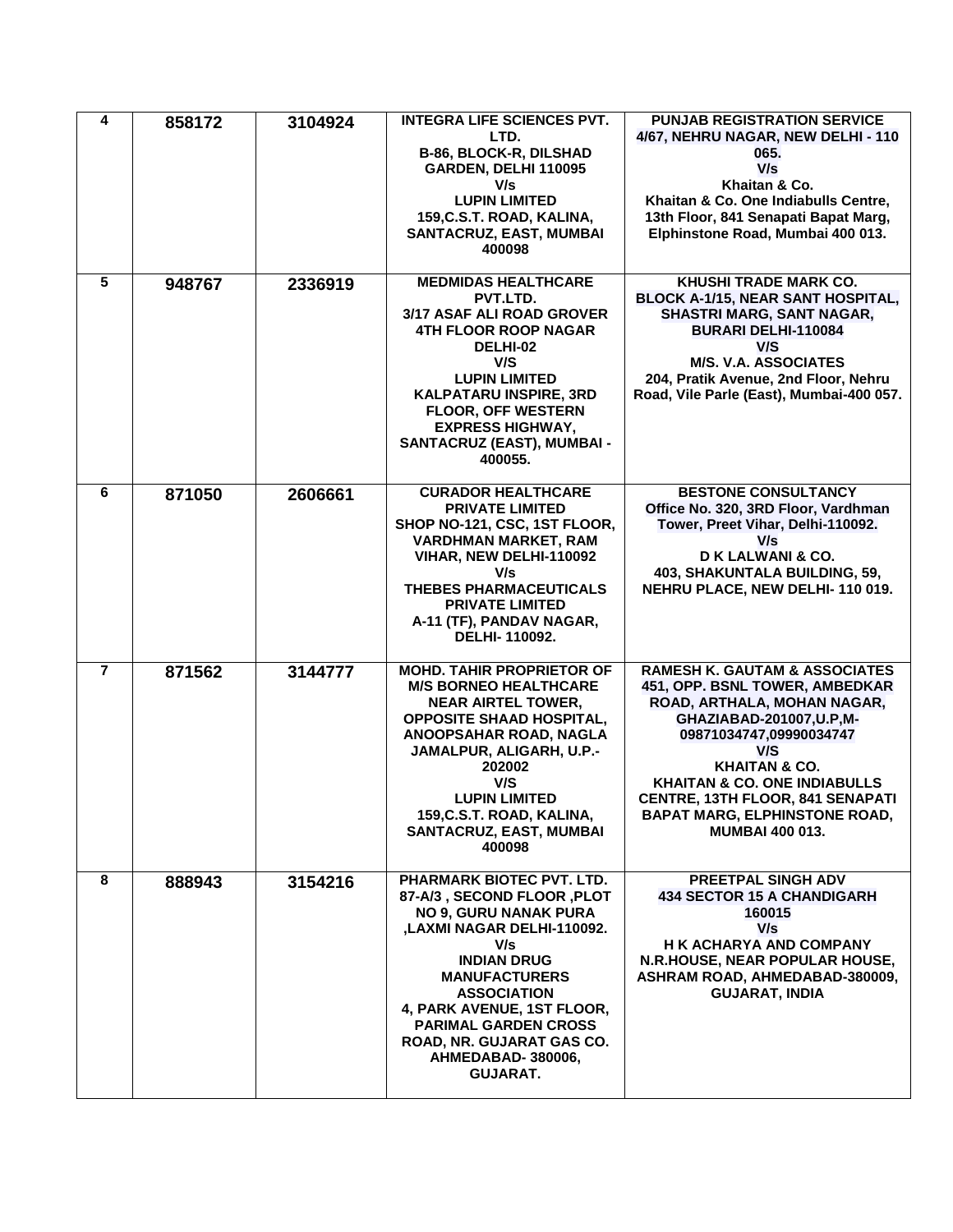



**GOVERNMENT OF INDIA MINISTRY OF COMMERCE & INDUSTRY Plot No.32, Sector – 14, Dwarka NEW DELHI - 110078.**

### **NAME OF HEARING OFFICER: SACHIN SHARMA (DEPUTY REGISTRAR) TIME: 11:00 AM. DATE: 09/09/2021**

|                | <b>CAUSE LIST</b>        |                           |                                                                                                                                                                                                                                                        |                                                                                                                                                                                                                                                |  |  |
|----------------|--------------------------|---------------------------|--------------------------------------------------------------------------------------------------------------------------------------------------------------------------------------------------------------------------------------------------------|------------------------------------------------------------------------------------------------------------------------------------------------------------------------------------------------------------------------------------------------|--|--|
| S.No           | <b>OPPOSITION</b><br>NO. | <b>APPLICATION</b><br>NO. | <b>NAME OF PARTIES.</b>                                                                                                                                                                                                                                | <b>NAME OF REPRESENTATIVE.</b>                                                                                                                                                                                                                 |  |  |
| 1              | 805261                   | 2213414                   | <b>JUBILANT LIFE SCIENCES LTD.</b><br>PLOT NO. 1A, SECTOR - 16A,<br>NOIDA - 201301, U.P<br>V/s<br><b>LUPIN LIMITED</b><br>159, C.S.T. ROAD, KALINA,<br>SANTACRUZ, EAST, MUMBAI<br>400098                                                               | <b>K &amp; S PARTNERS</b><br>B K HOUSE, PLOT NO. 109, SECTOR-44,<br>HUDA, GURGAON, HARYANA, INDIA<br>V/s<br><b>V.A. ASSOCIATES</b><br>310, PRATIK AVENUE, NEHRU ROAD, VILE<br>PARLE (EAST), MUMBAI 400 057, INDIA.                             |  |  |
| $\overline{2}$ | 862594                   | 2214532                   | <b>LALA MADAN LAL INDUSTRIES</b><br><b>F-192 M.G. ROAD PHASE-I UPSIDC</b><br><b>INDL AREA GHAZIABAD UP</b><br>V/s<br><b>MOLSON COORS INDIA PRIVATE</b><br><b>LIMITED</b><br><b>BANKARPUR, DISTRICT-PATIALA,</b><br><b>PUNJAB-140 201</b>               | <b>TYAGI CERTIFICATIONS SERVICES PVT.</b><br>LTD.<br>3/112, LALITA PARK, LAXMI NAGAR,<br>DELHI-92<br>V/s<br><b>SAIKRISHNA &amp; ASSOCIATES</b><br>B-140, SEC-51, NOIDA-201301                                                                  |  |  |
| 3              | 865614                   | 3212189                   | <b>ANAND KARTAR BAKERY</b><br>B-32-E, 7577/1, BAHADUR KE<br>ROAD, LUDHIANA (PB.)<br>V/s<br><b>KARTAR AGRO INDUSTRIES PVT.</b><br>LTD.<br>AMLOH ROAD, BHADSON, DIST.<br><b>PATIALA (PB)</b>                                                             | <b>MAHTTA &amp; CO</b><br>43-B/3, UDHAM SINGH NAGAR,<br>LUDHIANA. 141001 (PUNJAB)<br>a<br>V/s<br><b>PURI TRADE MARK CO.</b><br>"BRAND HOUSE", 54-55, SUPER CYCLE<br><b>MARKET, OPP. KWALITY KANDA, GILL</b><br>ROAD, LUDHIANA-141003 (PUNJAB). |  |  |
| 4              | 873164                   | 3151778                   | <b>GLIVERT PHARMA</b><br>105, INDUSTRIAL AREA PHASE II,<br>PANCHKULA, HARYANA<br>V/s<br><b>ARISTO PHARMACEUTICALS</b><br>PVT.LTD.<br><b>MERCANTILE CHAMBERS, 3RD</b><br><b>FLOOR, 12 H N HEREDIA</b><br><b>MARG, BALLARD</b><br>ESTATE, MUMBAI-400001. | <b>NAVDEEP SHRIDHAR</b><br>111, CHANDRALOK COMPLEX, BIRHANA<br>ROAD, KANPUR, 208001, U.P.<br>V/s<br>ARISTO PHARMACEUTICALS PVT.LTD.<br><b>MERCANTILE CHAMBERS, 3RD FLOOR, 12</b><br>H N HEREDIA MARG, BALLARD<br>ESTATE, MUMBAI-400001.        |  |  |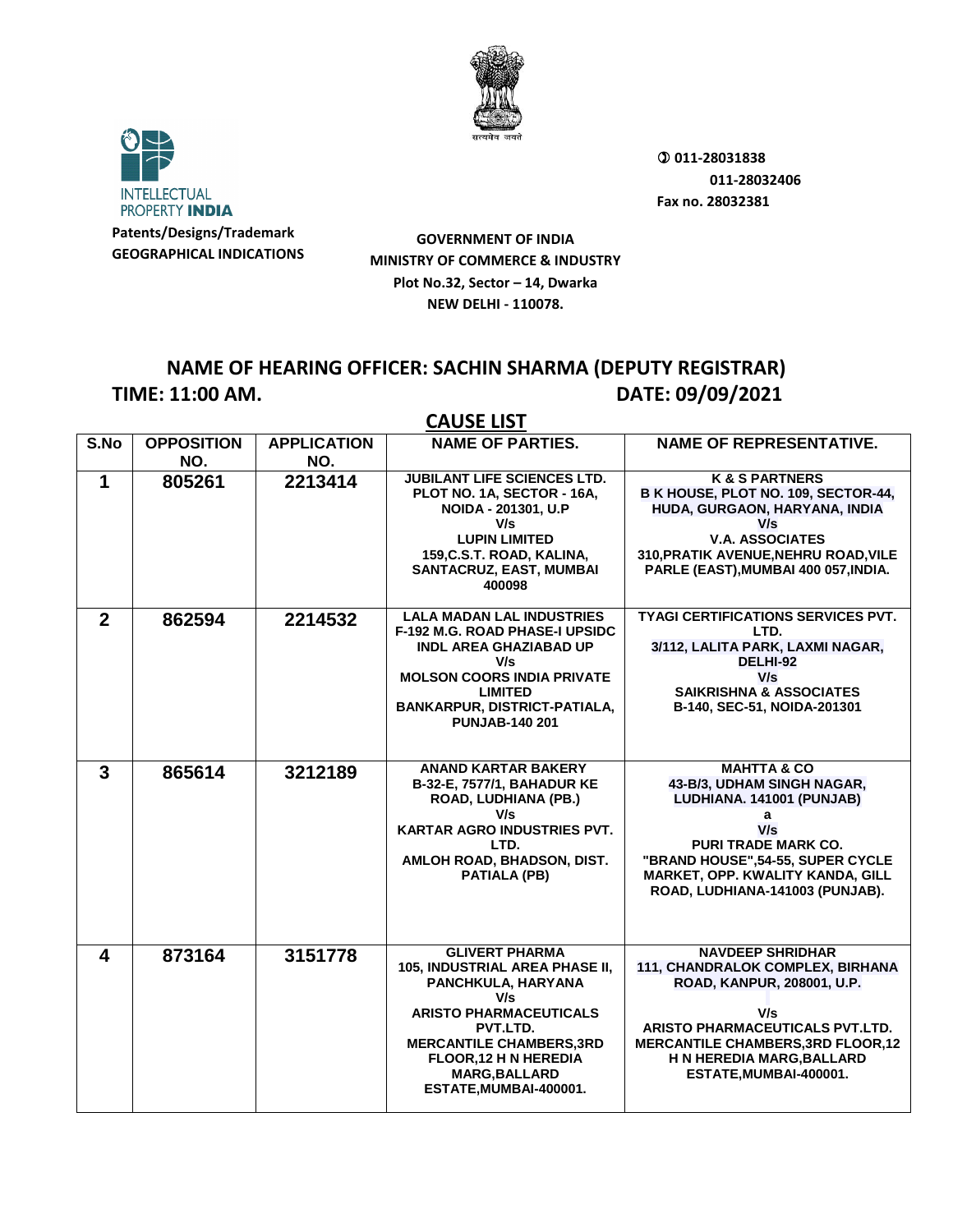| 5              | 796343 | 2178305 | <b>ADITYA METAL CRAFTS</b><br>B - XXIX, 542/9-C, CAMPA COLA<br><b>ROAD. INDUSTRIAL AREA</b><br>DHANDARI KALAN, LUDHIANA -<br><b>141010, PUNJAB</b><br>V/s<br><b>JOLLY STAPLE CRAFT PVT.LTD</b><br><b>JAIN COLONY P.O. MOTI NAGAR</b><br><b>LUDHIANA PB</b> | <b>PURI TRADE MARK CO.</b><br>"BRAND HOUSE", 54-55, SUPER CYCLE<br><b>MARKET, OPP. KWALITY KANDA, GILL</b><br>ROAD, LUDHIANA-141003 (PUNJAB).<br>V/s<br><b>MAHTTA &amp; CO.</b><br>43-B/3, MAHTTA HOUSE, UDHAM SINGH<br>NAGAR, LUDHIANA - 141001, (PUNJAB)                 |
|----------------|--------|---------|------------------------------------------------------------------------------------------------------------------------------------------------------------------------------------------------------------------------------------------------------------|----------------------------------------------------------------------------------------------------------------------------------------------------------------------------------------------------------------------------------------------------------------------------|
| 6              | 869125 | 3159288 | <b>ADITYA SAINI</b><br>332, NEW AVAS VIKAS COLONY,<br><b>SAHARANPUR, U.P</b><br>V/s<br><b>CACHET PHARMACEUTICALS</b><br><b>PVT LTD</b><br><b>415, SHAH NAHAR INDUSTRIAL</b><br><b>ESTATE DR. E. MOSES ROAD</b><br><b>WORLI MUMBAI-400018</b>               | <b>ADITYA SAINI</b><br>332, NEW AVAS VIKAS COLONY,<br><b>SAHARANPUR, U.P</b><br>$_{0}$<br>V/s<br><b>VISHESH AND ASSOCIATES</b><br>301/302, A-WING, 3RD FLOOR, SHAHEEN<br><b>CHAMBERS, DAWOOD BAUG, OPP.</b><br>PEARL HERITAGE, ANDHERI (WEST),<br><b>MUMBAI - 400 058.</b> |
| $\overline{7}$ | 887290 | 3138269 | <b>TEJMEET SINGH SETHI</b><br>13/78, WEST PUNJABI BAGH, NEW<br><b>DELHI-110026 (INDIA)</b><br>V/S<br>FITBIT, INC.<br>405 HOWARD STREET, SUITE 550,<br><b>SAN FRANCISCO, CALIFORNIA</b><br>94105, UNITED STATES OF<br><b>AMERICA</b>                        | <b>ANAND SHANKER GUPTA</b><br><b>59 IIND FLOOR KUNDAN NAGAR DELHI</b><br>110092<br>V/S<br><b>SHARDUL AMARCHAND MANGALDAS &amp;</b><br>CO.<br><b>AMARCHAND TOWERS, 216, OKHLA</b><br><b>INDUSTRIAL ESTATE-PHASE III, NEW</b><br><b>DELHI 110020</b>                         |
| 8              | 860910 | 3152687 | <b>SHRI VISHAL GUPTA</b><br><b>28. PASCHIMI ENCLAVE.</b><br>PASCHIM VIHAR, NEW DELHI-<br>110063<br>V/S<br><b>ARB BEARINGS LIMITED</b><br>H-22, UDYOG NAGAR, NANGLOI,<br><b>DELHI 110041</b>                                                                | <b>NEGI REGISTRATION SERVICE</b><br>L-2/109, NAG MANDIR ROAD, SHASTRI<br><b>NAGAR DELHI 52</b><br>V/S<br><b>MANCHANDA ASSOCIATES.</b><br>15/1061, (2ND FLOOR), NAIWALA, KAROL<br><b>BAGH, NEW DELHI - 110 005.</b>                                                         |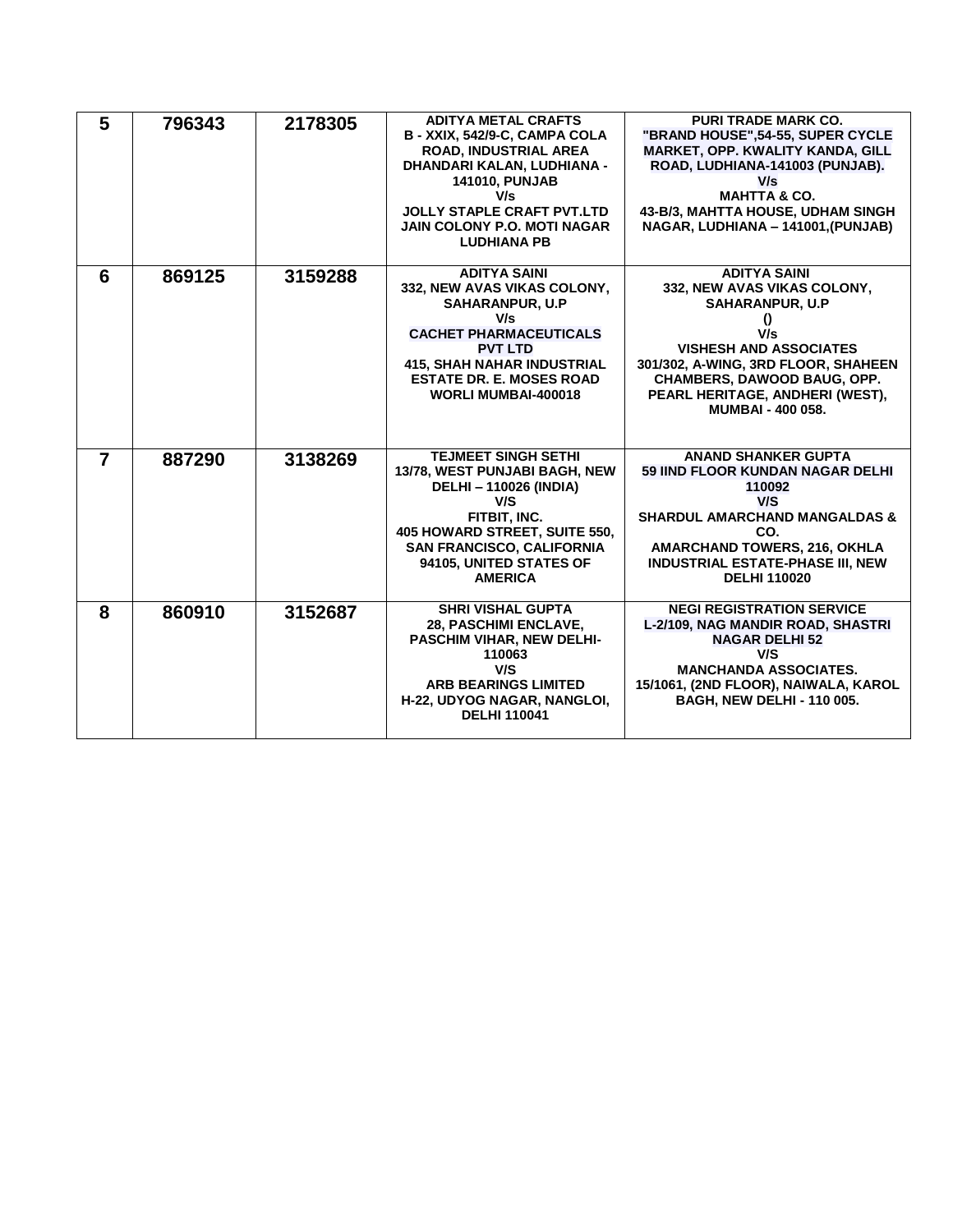



**GOVERNMENT OF INDIA MINISTRY OF COMMERCE & INDUSTRY Plot No.32, Sector – 14, Dwarka NEW DELHI - 110078.**

## **NAME OF HEARING OFFICER: SACHIN SHARMA (DEPUTY REGISTRAR) TIME: 11:00 AM. DATE: 13/09/2021**

|              | <b>CAUSE LIST</b>        |                           |                                                                                                                                                                                                                                                                   |                                                                                                                                                                                                                                                                                                        |  |
|--------------|--------------------------|---------------------------|-------------------------------------------------------------------------------------------------------------------------------------------------------------------------------------------------------------------------------------------------------------------|--------------------------------------------------------------------------------------------------------------------------------------------------------------------------------------------------------------------------------------------------------------------------------------------------------|--|
| S.No         | <b>OPPOSITION</b><br>NO. | <b>APPLICATION</b><br>NO. | <b>NAME OF PARTIES.</b>                                                                                                                                                                                                                                           | <b>NAME OF REPRESENTATIVE.</b>                                                                                                                                                                                                                                                                         |  |
| 1            | 799215                   | 2187097                   | <b>SB BUSINESS PVT. LTD</b><br><b>B-7 GUPTA TOWER-II, VIKAS</b><br>PURI, COMM. COMPLEX, G<br><b>BLOCK, NEW DELHI 18</b><br>V/s<br><b>DABUR INDIA LTD</b><br><b>BALSARA HOUSE 43 NAGINDAS</b><br><b>MATER ROAD, FORT, MUMBAI-</b><br>400001                        | <b>SHIV LAW HOUSE.</b><br>H-166, VIKAS PURI, NEW DELHI - 110<br>018.<br>V/s<br><b>DABUR INDIA LTD</b><br><b>BALSARA HOUSE 43 NAGINDAS</b><br><b>MATER ROAD, FORT, MUMBAI-400001</b>                                                                                                                    |  |
| $\mathbf{2}$ | 912744                   | 3207215                   | <b>ASHOK BHOJAK</b><br>8/48, SOUTH PATEL NAGAR,<br><b>NEW DELHI-110008.</b><br>V/s<br><b>NIKE INNOVATE C.V.</b><br><b>ONE BOWERMAN</b><br>DRIVE, BEAVERTON, OREGON<br>97005-6453, UNITED STATES OF<br><b>AMERICA</b>                                              | <b>ELUDICATION &amp; ASSOCIATES</b><br><b>CHAMBER NO. 404, CIVIL SIDE, TIS</b><br>HAZARI COURT, DELHI-110054<br>V/s<br><b>LALL LAHIRI &amp; SALHOTRA</b><br><b>PLOT.NO. B-28, SECTOR - 32,</b><br><b>INSTITUTIONAL AREA, GURGAON - 122</b><br>001, HARYANA.                                            |  |
| $\mathbf{3}$ | 907203                   | 3106091                   | <b>Suman Bio Pharmaceuticals</b><br>J-220, Sector 25, Noida, Uttar<br>Pradesh<br>V/s<br><b>INDCHEMIE HEALTH</b><br><b>SPECIALITIES PVT LTD</b><br>510. SHAH & NAHAR<br><b>INDUSTRIAL ESTATE, DR. E.</b><br><b>MOSES ROAD, WORLI NAKA,</b><br><b>MUMBAI-400018</b> | <b>KHURANA &amp; KHURANA</b><br>E-13, UPSIDC Site IV, Kasna Road,<br>Behind Grand Venice, Greater Noida,<br>201308<br>V/s<br><b>VISHESH AND ASSOCIATES</b><br>301/302, A-WING, 3RD FLOOR,<br><b>SHAHEEN CHAMBERS, DAWOOD</b><br><b>BAUG, OPP. PEARL HERITAGE,</b><br>ANDHERI (WEST), MUMBAI - 400 058. |  |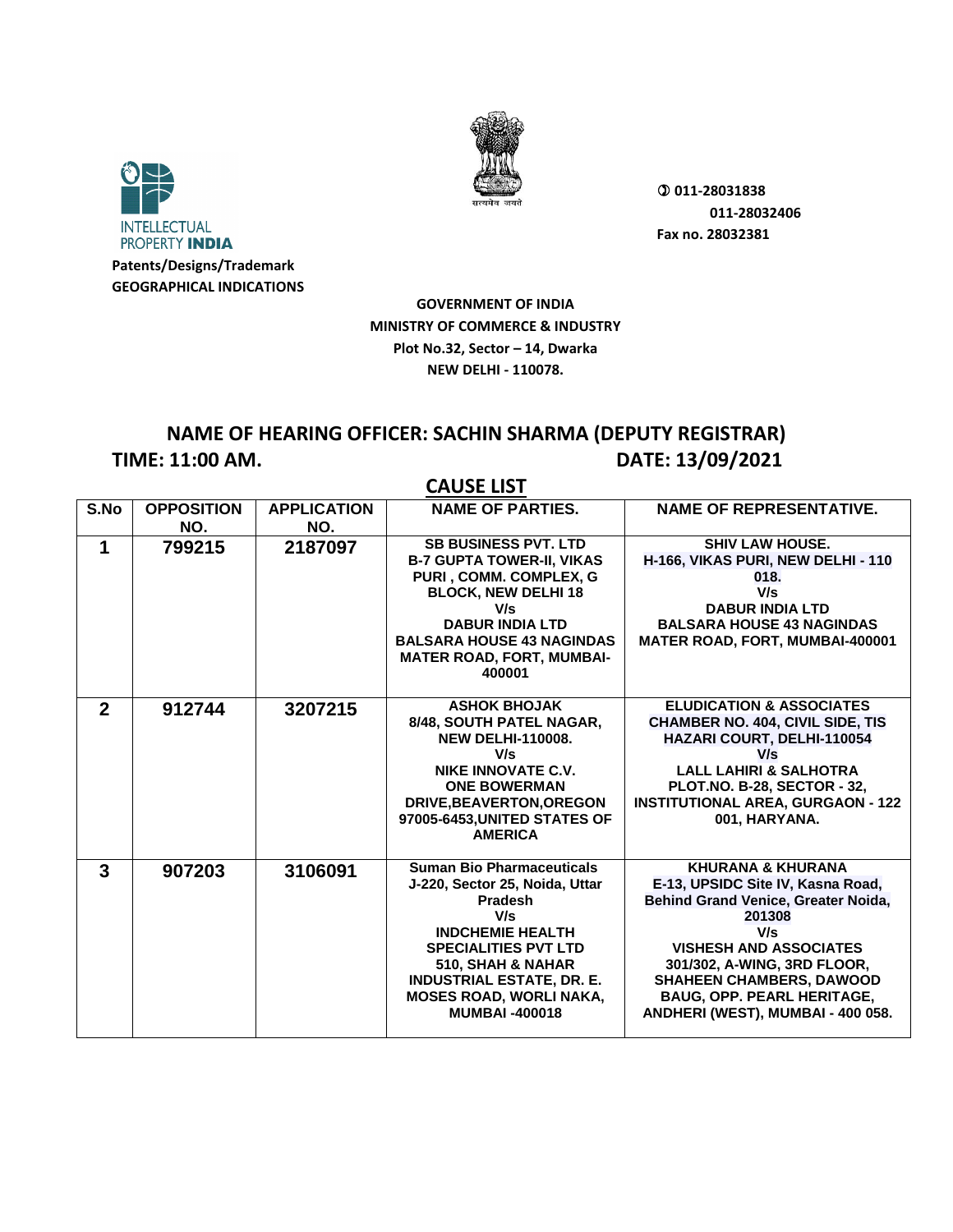| 4              | 848992 | 2700873 | <b>SONU CYCLE INDUSTRIES</b><br>GILL ROAD, MILLER GANJ,<br><b>LUDHIANA-141003, PB</b><br>V/s<br><b>TREK BICYCLE CORPORATION</b><br>801 WEST MADISON STREET,<br><b>WATERLOO, WISCONSIN 53594</b><br>U.S.A                                                                             | <b>MAHTTA &amp; CO.</b><br>43 - B/3, MAHTTA HOUSE, UDHAM<br>SINGH NAGAR, LUDHIANA - 141 001,<br>(PUNJAB).<br>V/s<br><b>SINGH &amp; SINGH LALL &amp; SETHI</b><br>D-17 SOUTH EXTENSION, PART-II, NEW<br><b>DELHI 110049</b>                                     |
|----------------|--------|---------|--------------------------------------------------------------------------------------------------------------------------------------------------------------------------------------------------------------------------------------------------------------------------------------|----------------------------------------------------------------------------------------------------------------------------------------------------------------------------------------------------------------------------------------------------------------|
| 5              | 906911 | 3126934 | <b>M/S SHREE RAM TRADERS</b><br>1/289, PEEPAL MANDI, AGRA<br>(U.P.) INDIA.<br>V/s<br><b>KAMAL CHHABARIA</b><br>1/287 PEEPAL MANDI, AGRA<br>(UTTAR PRADESH)                                                                                                                           | P. K. ARORA<br>TAJ TRADE MARKS PVT. LTD, 110<br>ANAND VRINDAVAN SANJAY PLACE<br>AGRA(U.P)<br>V/s<br><b>NATIONAL TRADE MARK CO</b><br><b>36- SMT BHAGIRATHI DEVI MARG</b><br>KHANDRI AGRA 282003 UP                                                             |
| 6              | 852940 | 2722316 | <b>DIGESTOSUN</b><br><b>251 MAYUR VIHAR, MUNSIF</b><br><b>MARG CHANDAUSI DISTRICT</b><br><b>SAMBHAL U.P</b><br>V/s<br><b>SUN PHARMACEUTICAL</b><br><b>INDUSTRIES LIMITED</b><br>SUN HOUSE, 201 B/1, WESTERN<br><b>EXPRESS HIGHWAY,</b><br><b>GOREGAON (EAST), MUMBAI -</b><br>400063 | <b>BHASKAR PANDEY</b><br>A-14 NIZAMUDDIN EAST, NEW DELHI<br>110013<br>V/s<br><b>SUN PHARMACEUTICAL INDUSTRIES</b><br><b>LIMITED</b><br>SUN HOUSE, 201 B/1, WESTERN<br><b>EXPRESS HIGHWAY, GOREGAON</b><br>(EAST), MUMBAI - 400063                              |
| $\overline{7}$ | 848608 | 2665829 | <b>MAYANSH BIOTECH PRIVATE</b><br><b>LIMITED</b><br>292, SECTOR 22, GURGAON-<br><b>122015, HARYANA</b><br>V/s<br><b>SUN PHARMACEUTICAL</b><br><b>INDUSTRIES LIMITED</b><br>SUN HOUSE, 201 B/1, WESTERN<br><b>EXPRESS HIGHWAY,</b><br><b>GOREGAON (EAST), MUMBAI -</b><br>400063      | <b>KAMAL GARG &amp; ASSOCIATES</b><br><b>B-26 ADARSH APARTMENTS SECTOR</b><br>9 ROHINI DELHI-85<br>V/s<br><b>SUN PHARMACEUTICAL INDUSTRIES</b><br><b>LIMITED</b><br>SUN HOUSE, 201 B/1, WESTERN<br><b>EXPRESS HIGHWAY, GOREGAON</b><br>(EAST), MUMBAI - 400063 |
| 8              | 910860 | 3132605 | <b>LALIT KAPOOR</b><br>MU-12, D PITAM PURA, DELHI<br>V/s<br><b>JSR INTERNATIONAL.</b><br>ZB-17/487, DILSHAD GARDEN,<br>DELHI.                                                                                                                                                        | <b>LOKESH KUMAR AGGARWAL</b><br>B-101, B.G.S. Block, Tis Hazari, Delhi-<br>110054<br>V/s<br><b>LALJI ADVOCATES</b><br>A-48, Yojna Vihar, Delhi-110092                                                                                                          |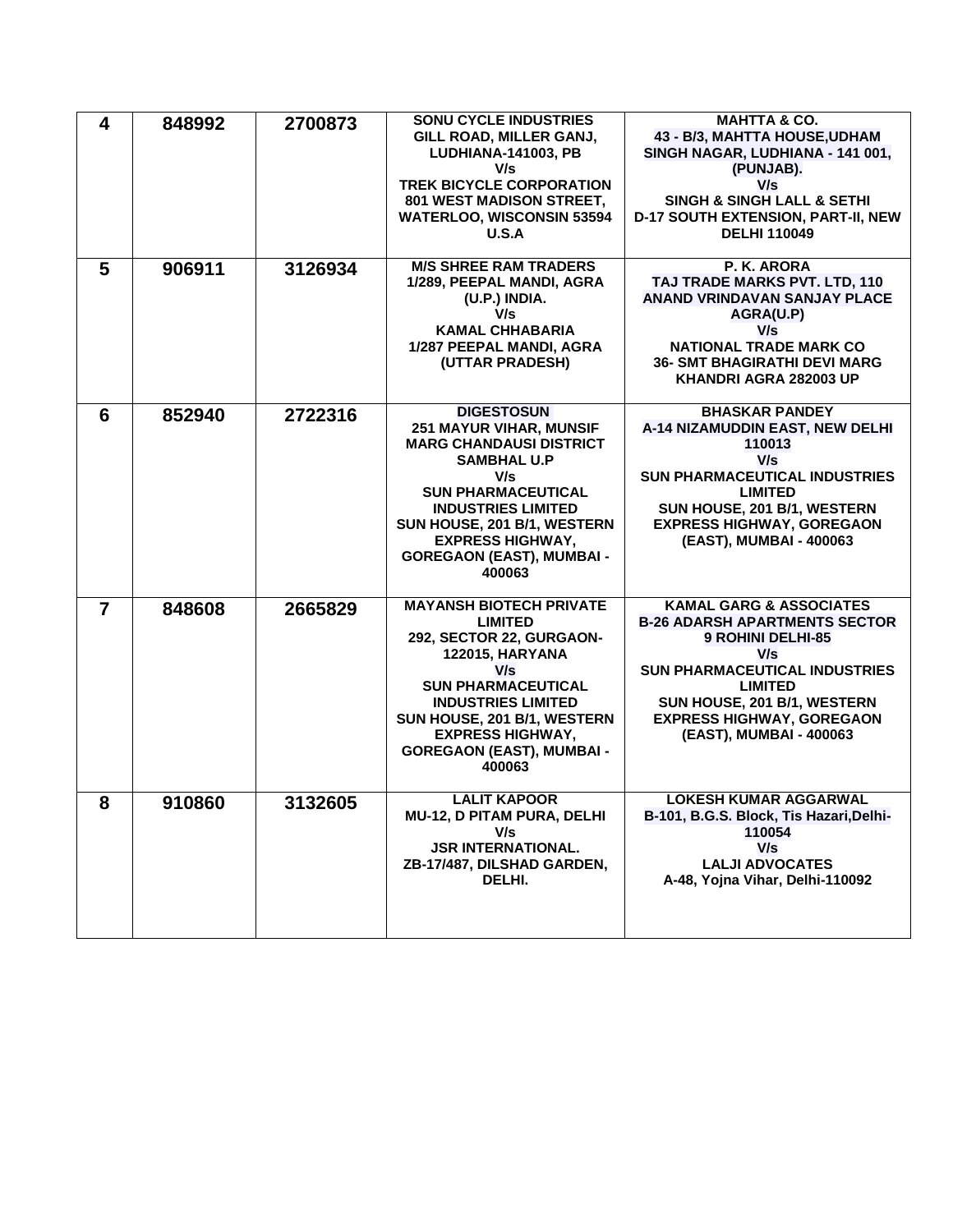



**GOVERNMENT OF INDIA MINISTRY OF COMMERCE & INDUSTRY Plot No.32, Sector – 14, Dwarka NEW DELHI - 110078.**

# **NAME OF HEARING OFFICER: SACHIN SHARMA (DEPUTY REGISTRAR) TIME: 11:00 AM. DATE: 14/09/2021**

|                |                          |                           | <b>CAUSE LIST</b>                                                                                                                                                                                                                                                                  |                                                                                                                                                                                                                                                     |
|----------------|--------------------------|---------------------------|------------------------------------------------------------------------------------------------------------------------------------------------------------------------------------------------------------------------------------------------------------------------------------|-----------------------------------------------------------------------------------------------------------------------------------------------------------------------------------------------------------------------------------------------------|
| S.No           | <b>OPPOSITION</b><br>NO. | <b>APPLICATION</b><br>NO. | <b>NAME OF PARTIES.</b>                                                                                                                                                                                                                                                            | <b>NAME OF REPRESENTATIVE.</b>                                                                                                                                                                                                                      |
| 1              | 908685                   | 3102087                   | <b>HIRA SWEETS &amp; RESTAURANTS</b><br><b>E-60 VIKAS MARG LAXMI NAGAR</b><br><b>NEW DELHI 110092</b><br>V/s<br><b>SHREE HEERA SWEETS</b><br>TEEN NAL CHWOK, ITWARI,<br><b>NAGPUR 440 002</b>                                                                                      | <b>LALJI ADVOCATES</b><br>A - 48, (LALJI HOUSE) YOJNA VIHAR,<br>DELHI-110092.<br>V/s<br><b>ASHISH TARWANI</b><br>A/102, Ashirwaad Apts, Near Lamba<br>Petrol Pump, Kamptee Road, Nagpur -<br>440017                                                 |
| $\overline{2}$ | 908686                   | 3102095                   | <b>HIRA SWEETS &amp; RESTAURANTS</b><br><b>E-60 VIKAS MARG LAXMI NAGAR</b><br><b>NEW DELHI 110092</b><br>V/s<br><b>SHREE HEERA SWEETS</b><br>TEEN NAL CHWOK, ITWARI,<br><b>NAGPUR 440 002</b>                                                                                      | <b>LALJI ADVOCATES</b><br>A - 48, (LALJI HOUSE) YOJNA VIHAR,<br>DELHI-110092.<br>V/s<br><b>ASHISH TARWANI</b><br>A/102, Ashirwaad Apts, Near Lamba<br>Petrol Pump, Kamptee Road, Nagpur -<br>440017                                                 |
| $\mathbf{3}$   | 873585                   | 3180378                   | <b>M/s. ALLENGE INDIA</b><br>PLOT NO.249, DAKSH HOUSE,<br><b>INDUSTRIAL AREA PHASE-II,</b><br>PANCHKULA-134109, HARYANA<br>V/s<br><b>LUPIN LIMITED</b><br><b>KALPATARU INSPIRE, 3RD</b><br><b>FLOOR, OFF WESTERN EXPRESS</b><br>HIGHWAY, SANTACRUZ (EAST),<br><b>MUMBAI 400055</b> | <b>KAMAL GARG &amp; ASSOCIATES</b><br><b>B-26 ADARSH APARTMENTS SECTOR</b><br><b>9 ROHINI DELHI-85</b><br>V/s<br>Khaitan & Co.<br>Khaitan & Co. One Indiabulls Centre.<br>13th Floor, 841 Senapati Bapat Marg,<br>Elphinstone Road, Mumbai 400 013. |
| 4              | 805917                   | 2350697                   | PRECEPT PHARMA LIMITED<br>H. NO. 269, SECTOR - 15 A,<br><b>CHANDIGARH</b>                                                                                                                                                                                                          | <b>DR S K MARWAH</b><br>H No 901, Sector 70 MOHALI 160071<br>(Punjab) Mobile: 9781360607                                                                                                                                                            |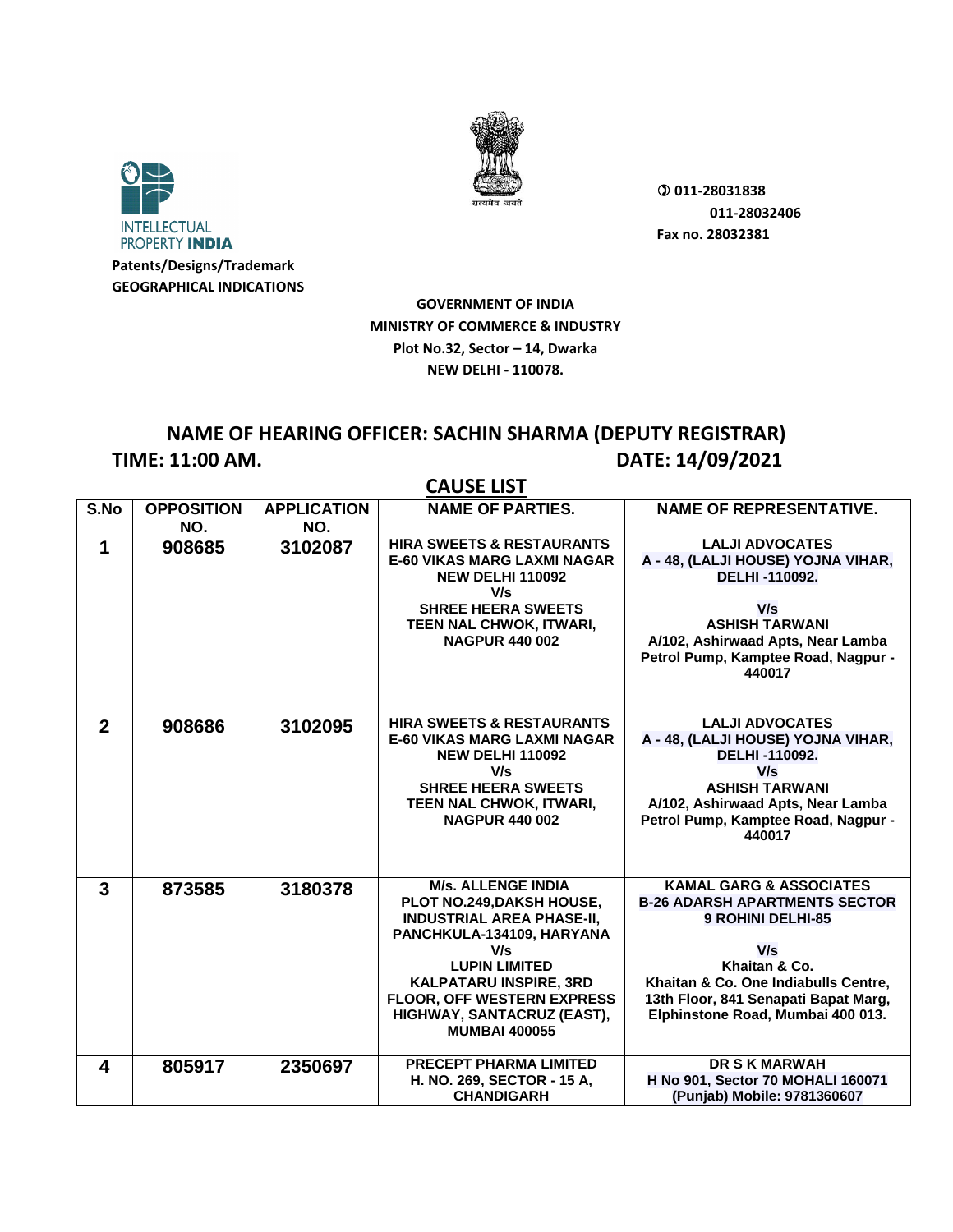|                |        |         | V/s<br>ALKEM LABORATORIES LTD.<br>"ALKEM HOUSE", DEVASHISH,<br>ADJ. TO MATULYA CENTRE,<br><b>SENAPATI BAPAT MARG, LOWER</b><br>PAREL, MUMBAI-400 013.                                                                                                                                                 | V/s<br><b>VISHESH AND ASSOCIATES</b><br>301/302, A-WING, 3RD FLOOR,<br><b>SHAHEEN CHAMBERS, DAWOOD</b><br><b>BAUG, OPP. PEARL HERITAGE,</b><br>ANDHERI (WEST), MUMBAI - 400 058.                                                                             |
|----------------|--------|---------|-------------------------------------------------------------------------------------------------------------------------------------------------------------------------------------------------------------------------------------------------------------------------------------------------------|--------------------------------------------------------------------------------------------------------------------------------------------------------------------------------------------------------------------------------------------------------------|
| 5              | 848344 | 2654793 | <b>ALLENGE INDIA</b><br>SCO 96 IST FLOOR, SEC-05<br>PANCHKULA HARYANA<br>V/S<br><b>Magnet Labs Pvt. Ltd.</b><br>208, Okhla Industrial Estate-3,<br><b>New Delhi-110020</b>                                                                                                                            | <b>KAMAL GARG &amp; ASSOCIATES B-26</b><br><b>ADARSH APARTMENTS SECTOR 9</b><br><b>ROHINI DELHI-85</b><br>V/S<br><b>DASWANI &amp; DASWANI</b><br>Daswani House, Green Acres 23B,<br>Ahiripukur 1st Lane, Kolkata - 700019                                    |
| 6              | 809264 | 2328366 | 3M COMPANY 3M CENTER, 2501<br>HUDSON ROAD, ST. PAUL,<br>MINNESOTA-55144, UNITED<br><b>STATES OF AMERICA</b><br>V/S<br>THE SHIPPING CORPORATION<br>OF INDIA LTD. SHIPPING HOUSE,<br><b>245 MADAM CAMA ROAD.</b><br><b>MUMBAI-400021</b>                                                                | <b>REMFRY &amp; SAGAR MILLENIUM PLAZA,</b><br>SECTOR 27, GURGAON-122002.<br>V/S<br>CHANDRAKANT M. JOSHI. 501,<br>VISHWANANAK, CHAKALA ROAD,<br>ANDHERI (EAST), MUMBAI-400099.                                                                                |
| $\overline{7}$ | 849344 | 2672176 | <b>UMANG TEWARI</b><br><b>R-584, NEW RAJINDER NAGAR,</b><br><b>NEW DELHI-110060</b><br>V/S<br><b>VAULT FINE SPRITS PRIVATE</b><br><b>LIMITED</b><br>#5, 2ND FLOOR, MODERN<br>HOUSE 15, DR. V.B. GANDHI<br>MARG, FORT, MUMBAI - 400 001                                                                | <b>UMANG TEWARI</b><br>R-584, NEW RAJINDER NAGAR, NEW<br><b>DELHI-110060</b><br>V/S<br><b>KAYSER AND COMPANY.</b><br><b>RAJA BAHADUR MANSION, 20</b><br>AMBALAL DOSHI MARG, FORT,<br><b>MUMBAI-400023.</b>                                                   |
| 8              | 843167 | 2634524 | SIRALI HEALTHCARE PVT. LTD<br>H-16/1981, NEAR VIJAY BHARTI<br>PUBLIC SCHOOL, SANGAM<br><b>VIHAR, RATIYA MARG, NEW</b><br><b>DELHI 110062</b><br>V/s<br>ALKEM LABORATORIES LTD.<br>"ALKEM HOUSE", DEVASHISH,<br>ADJ. TO MATULYA CENTRE,<br><b>SENAPATI BAPAT MARG, LOWER</b><br>PAREL, MUMBAI-400 013. | <b>ANAND SHANKER GUPTA</b><br>59 IIND FLOOR KUNDAN NAGAR DELHI<br>110092<br>V/s<br><b>VISHESH AND ASSOCIATES</b><br>301/302, A-WING, 3RD FLOOR,<br><b>SHAHEEN CHAMBERS, DAWOOD</b><br><b>BAUG, OPP. PEARL HERITAGE,</b><br>ANDHERI (WEST), MUMBAI - 400 058. |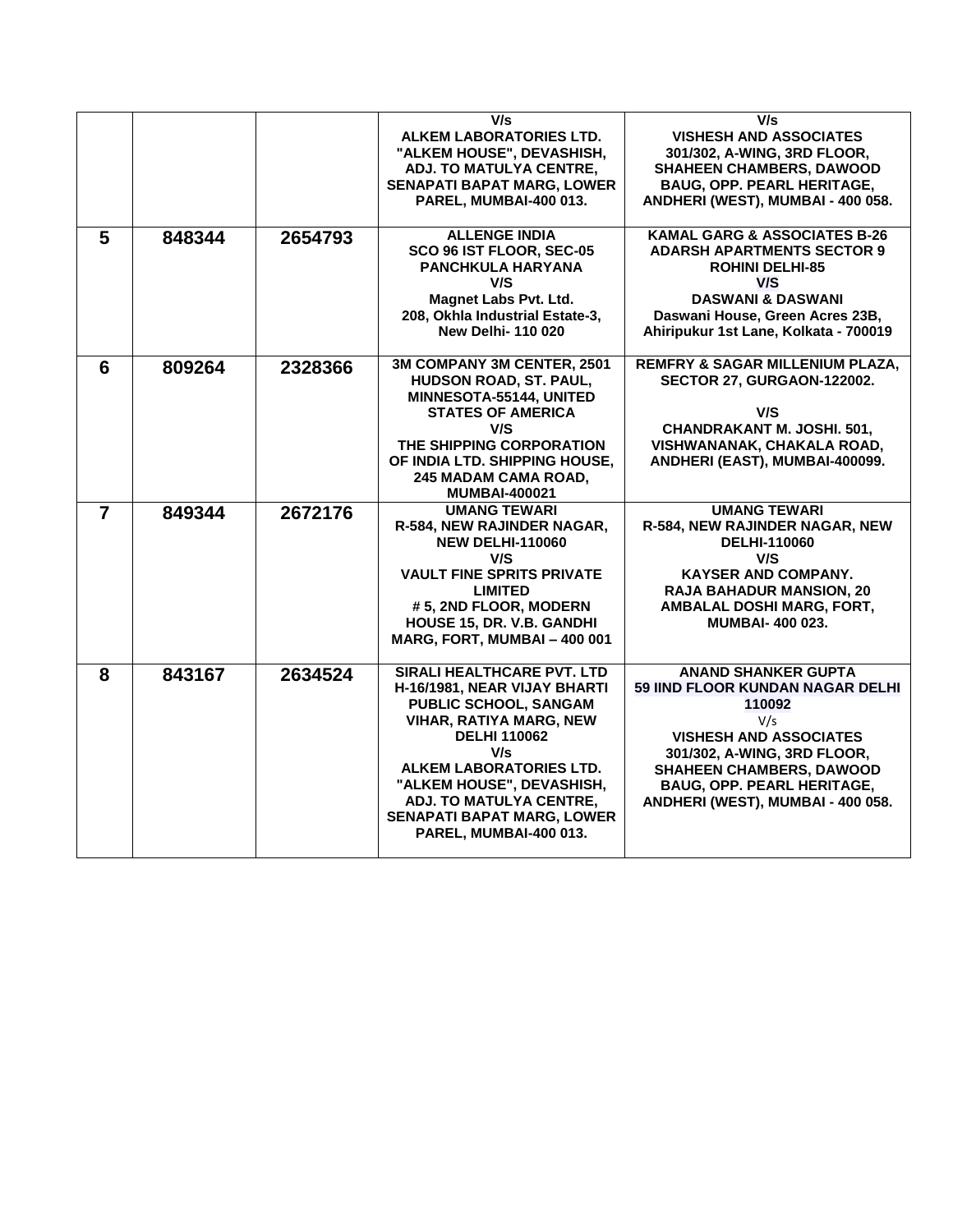



**GOVERNMENT OF INDIA MINISTRY OF COMMERCE & INDUSTRY Plot No.32, Sector – 14, Dwarka NEW DELHI - 110078.**

### **NAME OF HEARING OFFICER: SACHIN SHARMA (DEPUTY REGISTRAR) TIME: 11:00 AM. DATE: 15/09/2021**

|              | <b>CAUSE LIST</b>        |                           |                                                                                                                                                                                                                                                                            |                                                                                                                                                                                                                                                  |  |
|--------------|--------------------------|---------------------------|----------------------------------------------------------------------------------------------------------------------------------------------------------------------------------------------------------------------------------------------------------------------------|--------------------------------------------------------------------------------------------------------------------------------------------------------------------------------------------------------------------------------------------------|--|
| S.No         | <b>OPPOSITION</b><br>NO. | <b>APPLICATION</b><br>NO. | <b>NAME OF PARTIES.</b>                                                                                                                                                                                                                                                    | <b>NAME OF REPRESENTATIVE.</b>                                                                                                                                                                                                                   |  |
| 1            | 866356                   | 3049154                   | <b>ACEVISION PUBLISHERS PVT. LTD.</b><br>MM 317 - SECTOR D. ALIGANJ<br><b>LUCKNOW 226024</b><br>V/s<br><b>SHRI MANAK CHAND JAIN</b><br><b>41-A VIRWANI INDUSTRIAL ESTATE</b><br><b>GOREGAON EAST MUMBAI 400063</b>                                                         | <b>NANHE URPH CHANDRA MAULI DWIVEDI</b><br>RZ-18, NEW UTTAM NAGAR, NEW DELHI<br>V/s<br><b>CHANDRAKANT M JOSHI</b><br>501, VISHWA NANAK, CHAKALA ROAD,<br>ANDHERI (EAST), MUMBAI - 400 099.                                                       |  |
| $\mathbf{2}$ | 833723                   | 2557373                   | LEHRA FUEL TECH (P) LTD<br>V.P.O. JAGERA LUDHIANA-<br>MALERKOTLA ROAD, K.M. 28, OPP<br><b>B.P. PETROL PUMP DISTT LUDHIANA</b><br>PB 141117<br>V/s<br>LEHRA AGRO FUEL INDUSTRIES<br>(REGD.)<br>LUDHIANA MALERKOTLA ROAD K.M.<br>23, V.P.O. LEHRA DIST LUDHIANA<br>141418 PB | <b>MAHTTA &amp; CO.</b><br>43 - B/3, MAHTTA HOUSE, UDHAM SINGH<br>NAGAR, LUDHIANA - 141 001, (PUNJAB).<br>V/s<br><b>PURI TRADE MARK CO.</b><br>BRAND HOUSE, 54-55, SUPER CYCLE MARKET,<br>OPP. KWALITY KANDA, GILL ROAD,<br>LUDHIANA-141003, PB. |  |
| $\mathbf{3}$ | 927237                   | 2154386                   | <b>SHAKTI ZARDA FACTORY (I)</b><br>PVT LTD.<br><b>15 RAJASTHANI UDYOG NAGAR</b><br><b>AAZADPUR DELHI-33</b><br>V/s<br><b>AMAR TRADEMARK LLP</b><br>A-41, NARAINA INDUSTRIAL<br>AREA, PHASE-1, DELHI-110028                                                                 | <b>SUDHIR BHARDWAJ (ADV)</b><br><b>15 RAJASHTHANI UDYOG NAGAR,</b><br><b>AAZADPUR DELHI-33</b><br>V/s<br>THE ACME COMPANY<br><b>B-41, JAIPUR ESTATE, NIZAMUDDIN</b><br><b>EAST, NEW DELHI - 110 013.</b>                                         |  |
| 4            | 935138                   | 2172048                   | <b>B. P. OIL MILLS LTD.</b><br><b>MAITHAN AGRA, U.P.</b><br>V/s<br>BP p.l.c.<br>1 St. James's Square, London,<br>SW1Y 4PD, England                                                                                                                                         | P. K. ARORA<br>TAJ TRADE MARKS PVT. LTD, 110<br><b>ANAND VRINDAVAN SANJAY PLACE</b><br>AGRA(U.P)<br>V/s<br><b>REMFRY &amp; SAGAR</b><br><b>REMFRY HOUSE AT THE MILLENNIUM</b><br>PLAZA SEC 27, GURGAON 122009,                                   |  |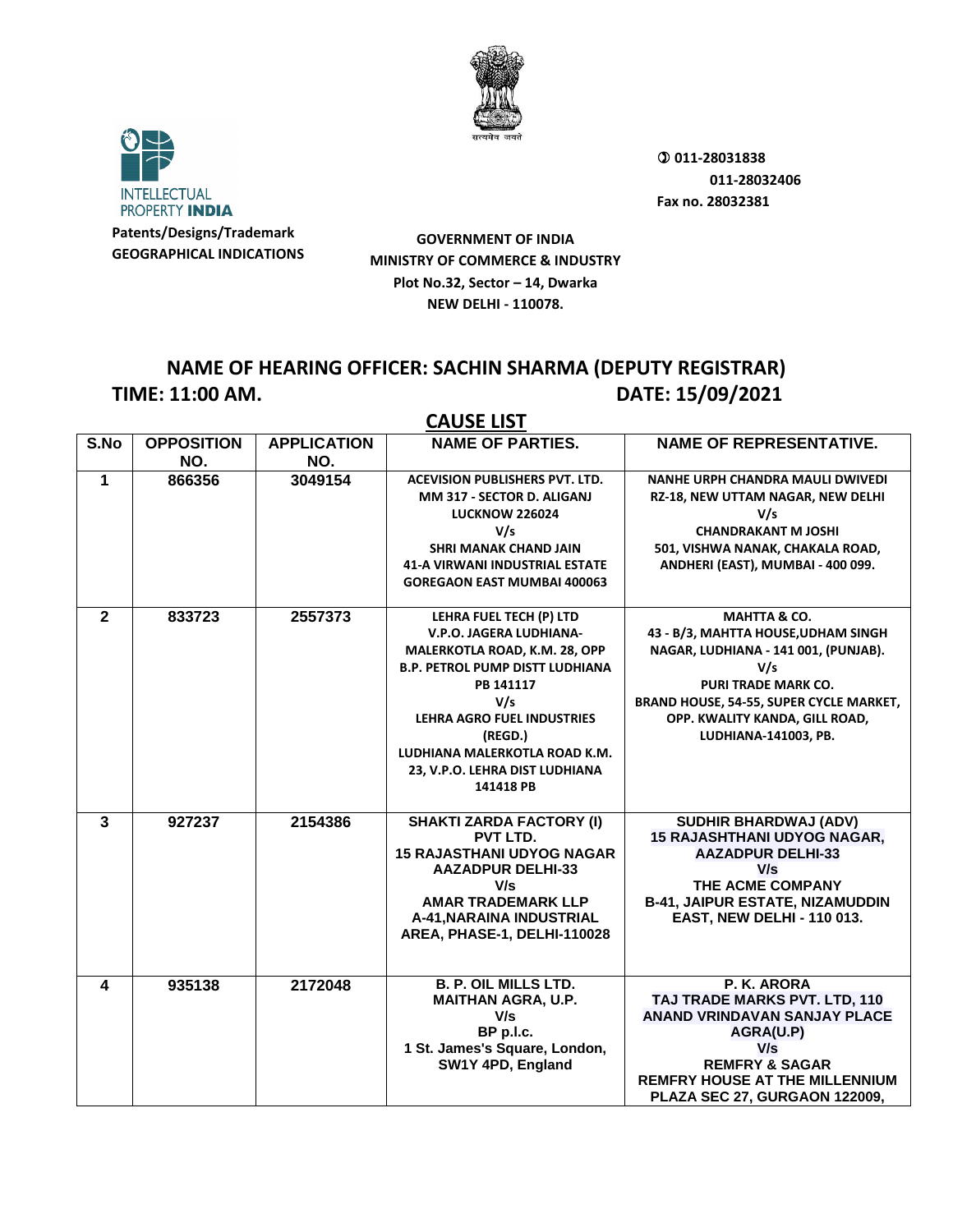|                |        |         |                                                                                                                                                                                                                                                                                  | <b>NEW DELHI NATIONAL CAPITAL</b><br><b>REGION INDIA</b>                                                                                                                                                                             |
|----------------|--------|---------|----------------------------------------------------------------------------------------------------------------------------------------------------------------------------------------------------------------------------------------------------------------------------------|--------------------------------------------------------------------------------------------------------------------------------------------------------------------------------------------------------------------------------------|
| 5              | 956855 | 3800405 | <b>DEV ENTERPRISES</b><br>87/8, KALPI ROAD KANPUR<br><b>TANNERY COMPOUND</b><br>KANPUR, UP.<br>V/s<br><b>ASIAN PAINTS LIMITED</b><br><b>ASIAN PAINTS HOUSE, 6/A</b><br><b>SHANTINAGAR INDUSTRIAL</b><br><b>ESTATE, VAKOLA PIPELINE</b><br>LANE, SANTACRUZ (E) MUMBAI-<br>400 055 | <b>ANSHUL &amp; CO.</b><br>H-882, SATYAM VIHAR, AVAS VIKAS<br>COLONY, KALYANPUR, KANPUR-<br>208017, U.P.<br>V/s<br><b>QUEST IP</b><br>122/104, SILVER OAKS APARTMENTS,<br>DLF PH-1, GURGAON - 122 002                                |
| 6              | 939621 | 2316179 | <b>KAMAL AGRICULTURE WORKS</b><br>YASH PAINTER STREET<br><b>AHMEDGARH PB</b><br>V/s<br><b>KALSI METAL WORKS PVT. LTD.</b><br><b>BASTI BAWA KHEL,</b><br><b>KAPURTHALA ROAD.</b><br>JALANDHAR CITY - 144021,<br><b>PUNJAB</b>                                                     | <b>MAHTTA &amp; CO.</b><br>43 - B/3, MAHTTA HOUSE, UDHAM<br>SINGH NAGAR, LUDHIANA - 141 001,<br>(PUNJAB).<br>V/s<br><b>GURVINDER SINGH &amp; ASSOCIATES</b><br>1/7187 STREET NO 2, SHIVAJI PARK,<br>SHAHDARA DELHI 110032            |
| $\overline{7}$ | 855812 | 2108226 | <b>USHA PRINTING</b><br><b>NEAR POOJA INTERNATIONAL,</b><br>OPP. J.P. KNITS, BAHADURKE<br>ROAD, LUDHIANA, PUNJAB<br>V/s<br><b>USHA INTERNATIONAL LTD</b><br><b>SURYA KIRAN BUILDING 19</b><br><b>KASTURBA GANDHI MARG NEW</b><br><b>DELHI 110001</b>                             | <b>MAHTTA &amp; CO.</b><br>43 - B/3, MAHTTA HOUSE, UDHAM<br>SINGH NAGAR, LUDHIANA - 141 001,<br>(PUNJAB).<br>V/s<br><b>K &amp; S PARTNERS</b><br>109, SECTOR-44, GURGAON - 122 003,<br>NATIONAL CAPITAL REGION, INDIA                |
| 8              | 815712 | 2367132 | <b>SANOFI</b><br>54 RUE LA BOETIE 75008 PARIS<br><b>FRANCE</b><br>V/s<br><b>LUPIN LIMITED</b><br>159, C.S.T. ROAD, KALINA,<br>SANTACRUZ, EAST, MUMBAI<br>400098                                                                                                                  | <b>REMFRY &amp; SAGAR</b><br><b>REMFRY HOUSE AT THE MILLENNIUM</b><br>PLAZA SECTOR 27 GURGAON-122002<br>V/s<br><b>M/S.V.A.ASSOCIATES</b><br>310, PRATIK AVENUE, 3RD FLOOR,<br><b>NEHRU ROAD, VILE</b><br>PARLE(EAST), MUMBAI-400 057 |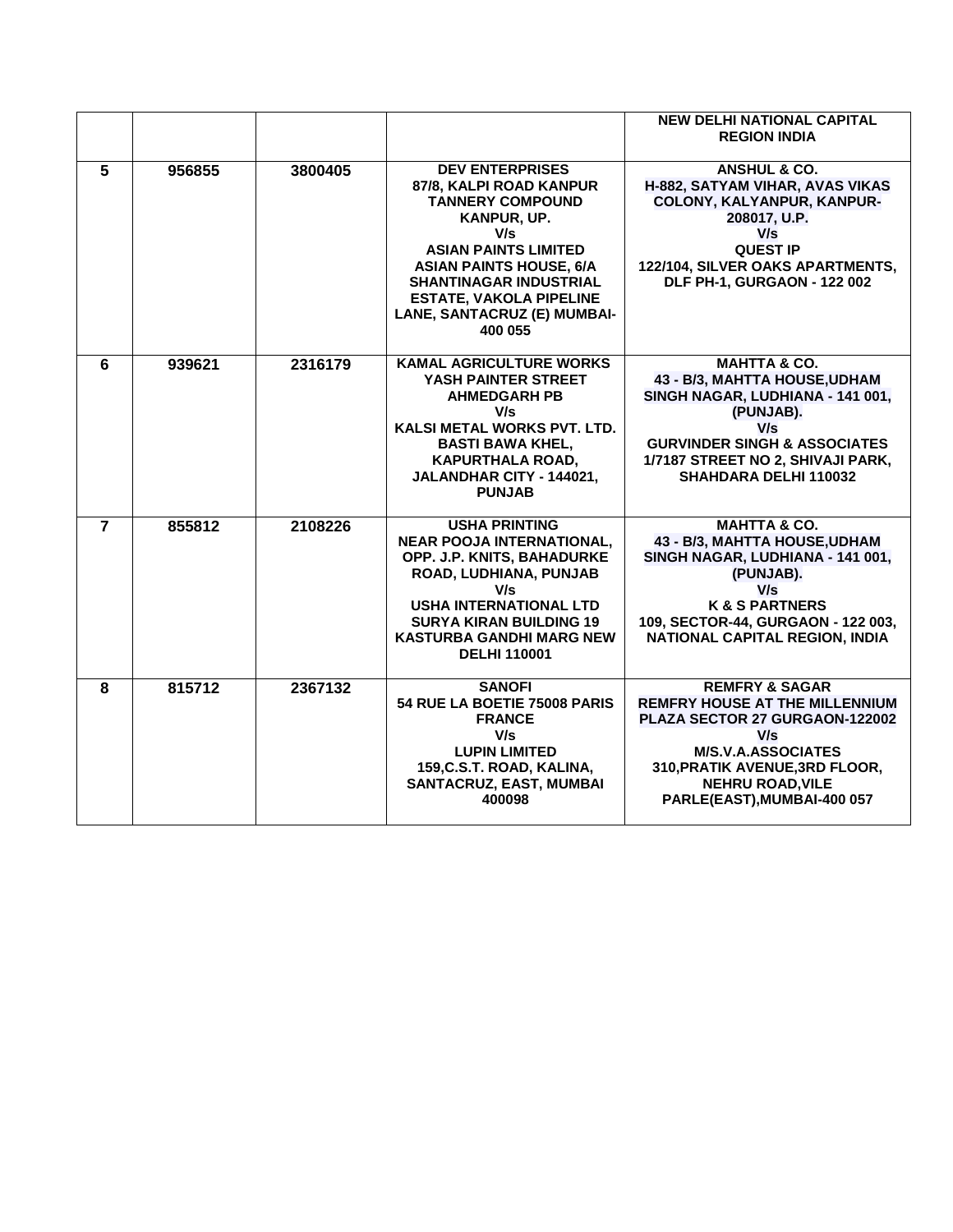



**GOVERNMENT OF INDIA MINISTRY OF COMMERCE & INDUSTRY Plot No.32, Sector – 14, Dwarka NEW DELHI - 110078.**

### **NAME OF HEARING OFFICER: SACHIN SHARMA (DEPUTY REGISTRAR) TIME: 11:00 AM. DATE: 16/09/2021**

|                | <b>CAUSE LIST</b>        |                           |                                                                                                                                                                                                                                                                             |                                                                                                                                                                                                                                                                         |  |
|----------------|--------------------------|---------------------------|-----------------------------------------------------------------------------------------------------------------------------------------------------------------------------------------------------------------------------------------------------------------------------|-------------------------------------------------------------------------------------------------------------------------------------------------------------------------------------------------------------------------------------------------------------------------|--|
| S.No           | <b>OPPOSITION</b><br>NO. | <b>APPLICATION</b><br>NO. | <b>NAME OF PARTIES.</b>                                                                                                                                                                                                                                                     | <b>NAME OF REPRESENTATIVE.</b>                                                                                                                                                                                                                                          |  |
| $\mathbf{1}$   | 917424                   | 3282529                   | LIFESTAR PHARMA PVT. LTD.<br>208, OKHLA INDUSTRIAL<br><b>ESTATE, PHASE-3, NEW DELHI-</b><br>110020<br>V/s<br><b>SUN PHARMACEUTICAL</b><br><b>INDUSTRIES LIMITED</b><br>SUN HOUSE, 201 B/1, WESTERN<br><b>EXPRESS HIGHWAY,</b><br><b>GOREGAON (EAST), MUMBAI -</b><br>400063 | <b>DASWANI &amp; DASWANI</b><br>Daswani House, Green Acres 23B,<br>Ahiripukur 1st Lane, Kolkata - 700019<br>V/s<br><b>SUN PHARMACEUTICAL INDUSTRIES</b><br><b>LIMITED</b><br>SUN HOUSE, 201 B/1, WESTERN<br><b>EXPRESS HIGHWAY, GOREGAON</b><br>(EAST), MUMBAI - 400063 |  |
| $\overline{2}$ | 893713                   | 2736683                   | <b>TURMAC TOBACCO COMPANY</b><br>B.V.<br><b>HANDELSWEG 53A,</b><br>AMSTELVEEN 1181 ZA,<br>NETHERLANDS.<br>V/s<br><b>SHIVA TOBACCO COMPANY</b><br>NOVELTY ROAD, AMBALA CITY,<br><b>HARYANA</b>                                                                               | <b>ZEUSIP ADVOCATES LLP</b><br><b>C-4, JANGPURA EXTENSION, NEW</b><br><b>DELHI-110014</b><br>V/s<br><b>GURVINDER SINGH &amp; ASSOCIATES</b><br>1/7187 STREET NO 2, SHIVAJI PARK,<br><b>SHAHDARA DELHI 110032</b>                                                        |  |
| $\overline{3}$ | 852634                   | 2618976                   | <b>BLUESTAR TRADERS</b><br>E-560, PHASE-VI, FOCAL POINT,<br>LUDHIANA-141010 (PB.)<br>V/s<br><b>SCHMITZ CARGOBULL</b><br><b>AKTIENGESELLSCHAFT</b><br><b>BAHNHOFSTRASSE 22, 48612</b><br>Horstmar, Germany                                                                   | <b>MAHTTASS</b><br>B-43/3, udham singh nagar, LUDHIANA<br>V/s<br><b>DEPENNING &amp; DEPENNING</b><br>120, VELACHERY MAIN ROAD, GUINDY,<br><b>CHENNAI - 600 032.</b>                                                                                                     |  |
| 4              | 879878                   | 3335900                   | <b>GKM ENERGY PVT. LTD.</b><br>E-37, GAUR GREEN CITY,<br>INDIRAPURAM, GHAZIABAD-<br>201010.<br>V/s<br><b>MINDA SPECTRUM ADVISORY</b><br><b>LIMITED</b><br>A - 15, ASHOK VIHAR, PHASE -<br>1, DELHI - 110052                                                                 | <b>NSATTORNEY</b><br>B-4/475-476, SECOND FLOOR,<br>SECTOR-8, ROHINI, DELHI 110085<br>V/s<br><b>DELHI REGISTRATION SERVICE.</b><br>52, SUKHDEV VIHAR, MATHURA ROAD,<br><b>NEW DELHI-110 025.</b>                                                                         |  |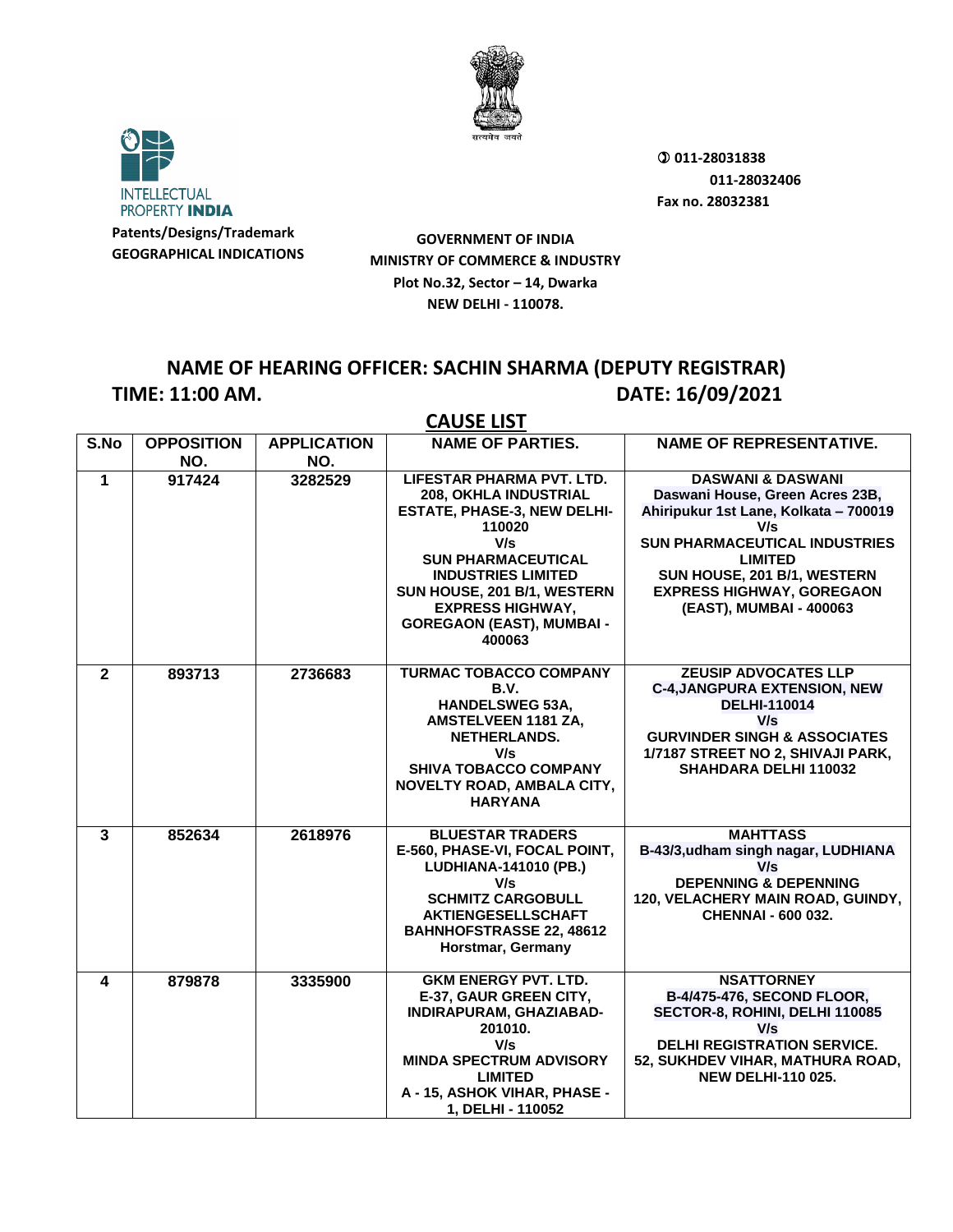| 5              | 919743 | 3627807 | <b>SHIV KUMAR MITTAL</b><br>F-343, PHASE-2, PRABHA<br><b>COMPLEX, KANPUR ROAD,</b><br><b>TRANSPORT NAGAR.</b><br>LUCKNOW, U.P.<br>V/s<br><b>CHARAK PHARMA PVT LTD.</b><br><b>EVERGREEN INDUSTRIAL</b><br><b>ESTATE, SHAKTI MILLS LANE,</b><br>DR. E. MOSES ROAD.<br><b>MAHALAKSHMI, MUMBAI-</b><br>400011                          | <b>MACE CORPORATE ASSOCIATES</b><br>208A/6A, IST FLOOR SAVITRI NAGAR<br><b>MALVIYA NAGAR NEW DELHI-17</b><br>V/s<br><b>CHARAK PHARMA PVT LTD.</b><br><b>EVERGREEN INDUSTRIAL ESTATE.</b><br>SHAKTI MILLS LANE, DR. E. MOSES<br>ROAD, MAHALAKSHMI, MUMBAI-<br>400011 |
|----------------|--------|---------|------------------------------------------------------------------------------------------------------------------------------------------------------------------------------------------------------------------------------------------------------------------------------------------------------------------------------------|---------------------------------------------------------------------------------------------------------------------------------------------------------------------------------------------------------------------------------------------------------------------|
| 6              | 884471 | 3393891 | <b>VRAJLAL MANILAL AND CO.</b><br>544, Lahori Gate, Delhi 110006,<br>India<br>V/s<br><b>DR. MOREPEN LIMITED</b><br>220, ANTRIKSH BHAWAN, 22,<br>K.G. MARG, NEW DELHI 110001                                                                                                                                                        | <b>PATENTWIRE CONSULTANTS PVT.LTD.</b><br><b>B-10 GROUND FLOOR VISHWAKARMA</b><br><b>COLONY, M.B.ROAD NEW DELHI-</b><br>110044<br>V/s<br><b>LALJI ADVOCATES</b><br>A-48, Yojna Vihar, Delhi-110092                                                                  |
| $\overline{7}$ | 875089 | 3303453 | <b>ATAM MACHINES (P) LTD.</b><br>LEFT SIDE ST. NO-8/1, G.T.<br>ROAD, DABA ROAD, LUDHIANA<br>(PB.)<br>V/s<br><b>SANDEEP KUMAR</b><br>Campura Bazar, Mohalla<br>Khazanchia, Kapurthala, Punjab                                                                                                                                       | <b>MAHTTA &amp; CO</b><br>43-B/3, UDHAM SINGH NAGAR,<br>LUDHIANA. 141001 (PUNJAB)<br>V/s<br><b>SHARMA &amp; ASSOCIATES.</b><br>8, NEW KITCHLU NAGAR, LANE,<br>LUDHIANA -141 001. (PB.).                                                                             |
| 8              | 886453 | 3339769 | <b>HINDUSTAN LATEX FAMILY</b><br><b>PLANNING PROMOTION TRUST</b><br>(HLFPPT)<br>B-14A, Second Floor, Sector 62,<br>Noida, U.P. - 201307.<br>V/s<br><b>ALLIED BLENDERS AND</b><br><b>DISTILLERS PRIVATE LIMITED</b><br>394/C, Ground Floor, Lamington<br><b>Chambers, Lamington Road,</b><br>Mumbai - 400004, Maharashtra,<br>India | <b>DELHI REGISTRATION SERVICE.</b><br>52, SUKHDEV VIHAR, MATHURA ROAD,<br><b>NEW DELHI-110 025.</b><br>V/s<br><b>ALTACIT GLOBAL</b><br>SHED NO. C2-A, THIRU-VI-KA<br><b>INDUSTRIAL ESTATE, GUINDY,</b><br><b>CHENNAI - 600 032.</b>                                 |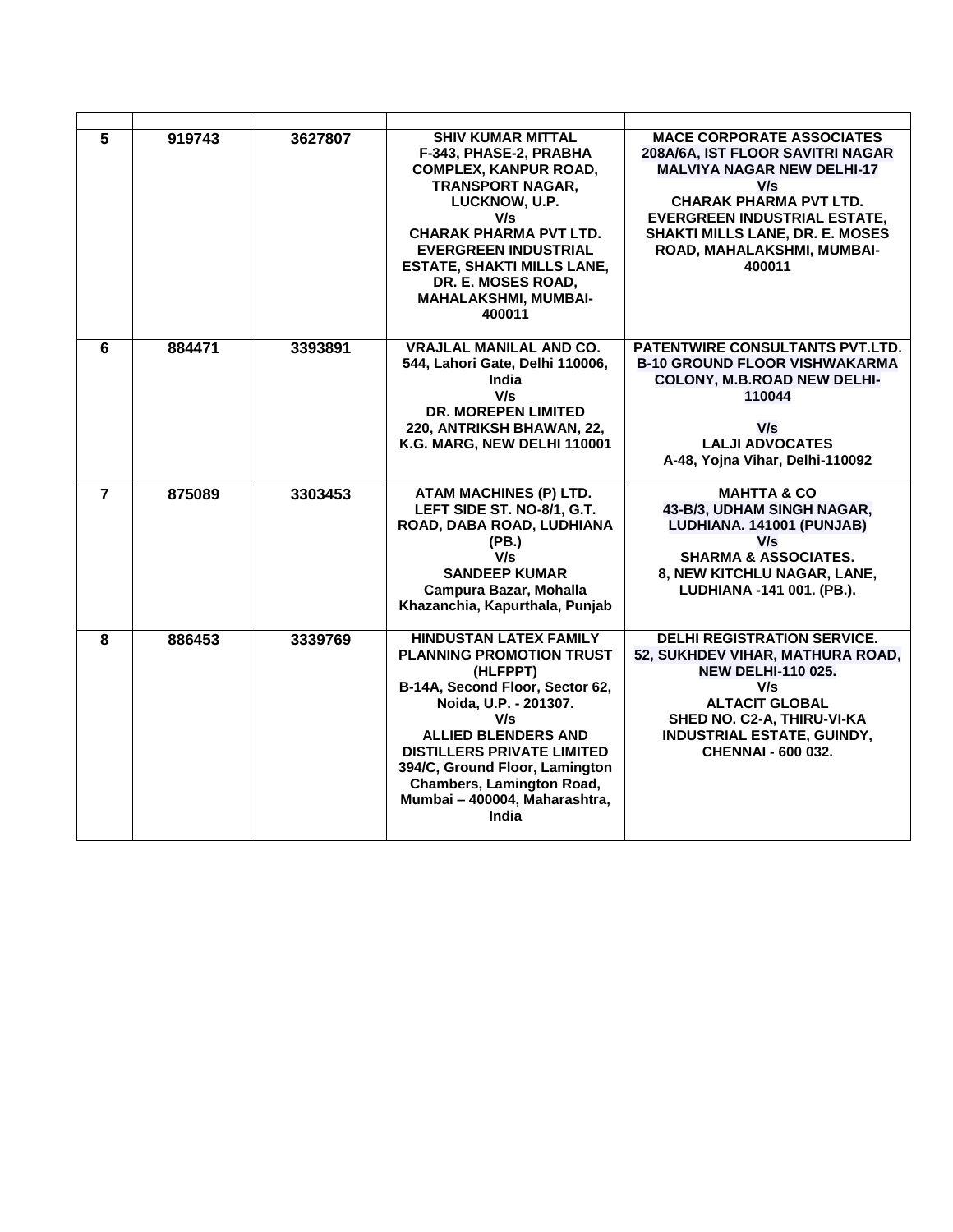



**GOVERNMENT OF INDIA MINISTRY OF COMMERCE & INDUSTRY Plot No.32, Sector – 14, Dwarka NEW DELHI - 110078.**

### **NAME OF HEARING OFFICER: SACHIN SHARMA (DEPUTY REGISTRAR) TIME: 11:00 AM. DATE: 20/09/2021**

|                         | <b>CAUSE LIST</b>        |                           |                                                                                                                                                                                                                                                                                                                                      |                                                                                                                                                                                                      |  |
|-------------------------|--------------------------|---------------------------|--------------------------------------------------------------------------------------------------------------------------------------------------------------------------------------------------------------------------------------------------------------------------------------------------------------------------------------|------------------------------------------------------------------------------------------------------------------------------------------------------------------------------------------------------|--|
| S.No                    | <b>OPPOSITION</b><br>NO. | <b>APPLICATION</b><br>NO. | <b>NAME OF PARTIES.</b>                                                                                                                                                                                                                                                                                                              | <b>NAME OF REPRESENTATIVE.</b>                                                                                                                                                                       |  |
| $\mathbf 1$             | 917579                   | 3625453                   | <b>VIJAY KUMAR ARORA</b><br>37, TARUN ENCLAVE,<br>PITAMPURA, NEW DELHI 110034<br>V/s<br>THE ARVIND BRANDS LIMITED<br>NARODA RAOD, RAILWAYPURA<br>POST, AHMEDABAD -380 025                                                                                                                                                            | N. MAHABIR<br><b>LITMUS LEGAL, 405, MERCANTILE</b><br>HOUSE, 15, KASTURBA GANDHI<br><b>MARG, NEW DELHI-110001</b><br>V/s<br>ANAND AND ANAND.<br><b>B-41, NIZAMUDDIN EAST, NEW DELHI-</b><br>110 013. |  |
| $\mathbf{2}$            | 885332                   | 3380612                   | <b>PRASAR KUMAR</b><br>1974/2, KARUNDIYA,<br><b>SULTANPUR, UTTAR PRADESH-</b><br>228001<br>V/S<br><b>M/S IZUK IMPEX</b><br>A-274, OKHLA INDUSTRIAL<br>AREA, PHASE-I, NEW DELHI-<br>110020                                                                                                                                            | <b>SANJEEV KUMAR</b><br>AG-7, GROUND FLOOR, SHALIMAR<br><b>BAGH, NEW DELHI-110088</b><br>V/s<br><b>DELHI REGISTRATION SERVICE.</b><br>52, SUKHDEV VIHAR, MATHURA ROAD,<br><b>NEW DELHI-110 025.</b>  |  |
| $\overline{3}$          | 928975                   | 3517901                   | <b>MS. SONAM DOORBAR</b><br>TRADING AS : SHIVANSH<br><b>ENTERPRISES</b><br>A/15, OLD 33A, KH NO 6/25<br><b>KAMRUDDIN NAGAR EXT POLE</b><br><b>NO MDK M 133, NEAR MATA</b><br><b>NANGLOI-110041.</b><br>V/s<br><b>LENOVO (BEIJING) LTD</b><br><b>NO.6 SHANG DI CHUANG YE</b><br><b>ROAD, HAIDIAN DISTRCT,</b><br><b>BEIJING CHINA</b> | <b>SHIV LAW HOUSE.</b><br>H-166, VIKAS PURI, NEW DELHI - 110<br>018.<br>V/s<br><b>ZEUSIP</b><br><b>C-4 JANGPURA EXTENSION NEW</b><br><b>DELHI-110014</b>                                             |  |
| $\overline{\mathbf{4}}$ | 929670                   | 3524782                   | <b>SH. PRASAN JAIN TRADING AS</b><br><b>SHREE TULSI INTERNATIONAL</b><br>B-XXIV-353/1, INSIDE VALLABH<br>YARN, SUNDER NAGAR,<br>LUDHIANA-141007, PUNJAB.                                                                                                                                                                             | <b>SHARMA &amp; ASSOCIATES.</b><br>8, NEW KITCHLU NAGAR, LANE,<br>LUDHIANA -141 001. (PB.).<br>V/s<br>P. K. ARORA                                                                                    |  |